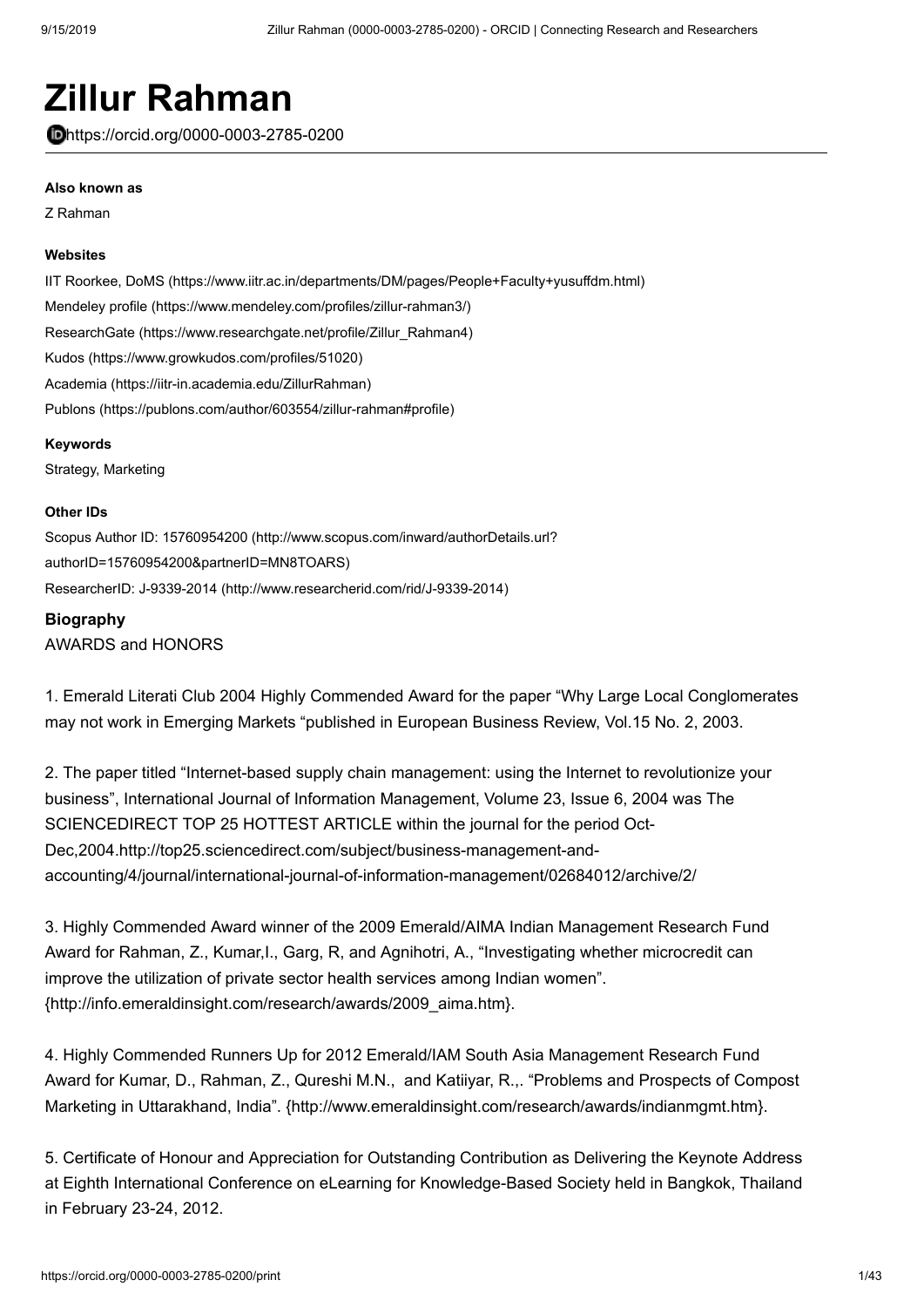6. Ist Position in the team event of 10th Uttrakhand State open Squash Rackets Championship 2013, held at Squash Courts, Dayanand Stadium, Haridwar from Nov 23-24, 2013.

7. IVth Position, Veteran's Championship, IInd Haridwar District Squash Championship 2013, held at Dayanand Stadium, GKV, Haridwar from Nov 16-17, 2013 and organized by HDSA.

8. Highly Commended Paper in the 2016 Emerald Literati Network Awards for Excellence for Goyal, P., Rahman, Z., and Kazmi, A.A., (2015), "Identification and prioritization of corporate sustainability practices using analytical hierarchy process", Journal of Modelling in Management, Vol 10, Iss. 1, pp. 23-49. {http://www.emeraldgrouppublishing.com/authors/literati/awards.htm?year=2016}

9. Highly Commended Paper in 2017 Emerald Literati Network Awards for Excellence for Joshi, Y., Rahman, Z. (2016), "Predictors of Young Consumer's Green Purchase Behaviour", Management of Environmental Quality: An International Journal, Vol. 27, No.4, pp.452-472. {www.emeraldgrouppublishing.com/authors/literati/awards.htm?year=2017}

10. Highly Commended paper in the 2017 Emerald Literati Network Awards for Excellence for Kumar, V., Rahman, Z., and Kazmi, A.A., (2016), "Stakeholder Identification and Classification: A Sustainability Marketing Perspective", Management Research Review, Vol. 39, No. 1, pp. 35-61. {www.emeraldgrouppublishing.com/authors/literati/awards.htm?year=2017}

11. Commendable Faculty Award, Faculty Research Award by Careers 360. Second most productive author in the field of Business, Management and Accounting. The award carries a cash prize of Rs.20,000 and a citation. Hon' Union Minister of HRD Shri. Prakash Javadekar gave the awards on the 20th of March 2018 at New Delhi.

12. High Scholarly Impact Award, 2018 for the paper "Islam, Jamidul and Rahman, Zillur (2016)," Examining the effects of brand love and brand image on customer engagement: An empirical study of fashion apparel brands", Journal of Global Fashion Marketing, 7:1, 45-59.

13. Highly Commended Paper Award in the Emerald Literati Awards for Excellence- 2018 for the paper Islam, Jamidul., and Rahman, Zillur, (2017), "Awareness and willingness towards Islamic banking among Muslims: An Indian perspective", International Journal of Islamic and Middle Eastern Finance and Management, Vol. 10 Issue: 1, pp.92-101,

http://www.emeraldgrouppublishing.com/authors/literati/awards.htm?year=2018&journal=imefm

14. Letter of appreciation (May 17, 2019) from Asian Journal of Management Cases (Sage Publishing) for reviewing for the journal.

15.Elsevier Reviewer Recognition Award 2018. Journal of Retailing and Consumer Services- Certificate for Outstanding Contribution in Reviewing Nov 2018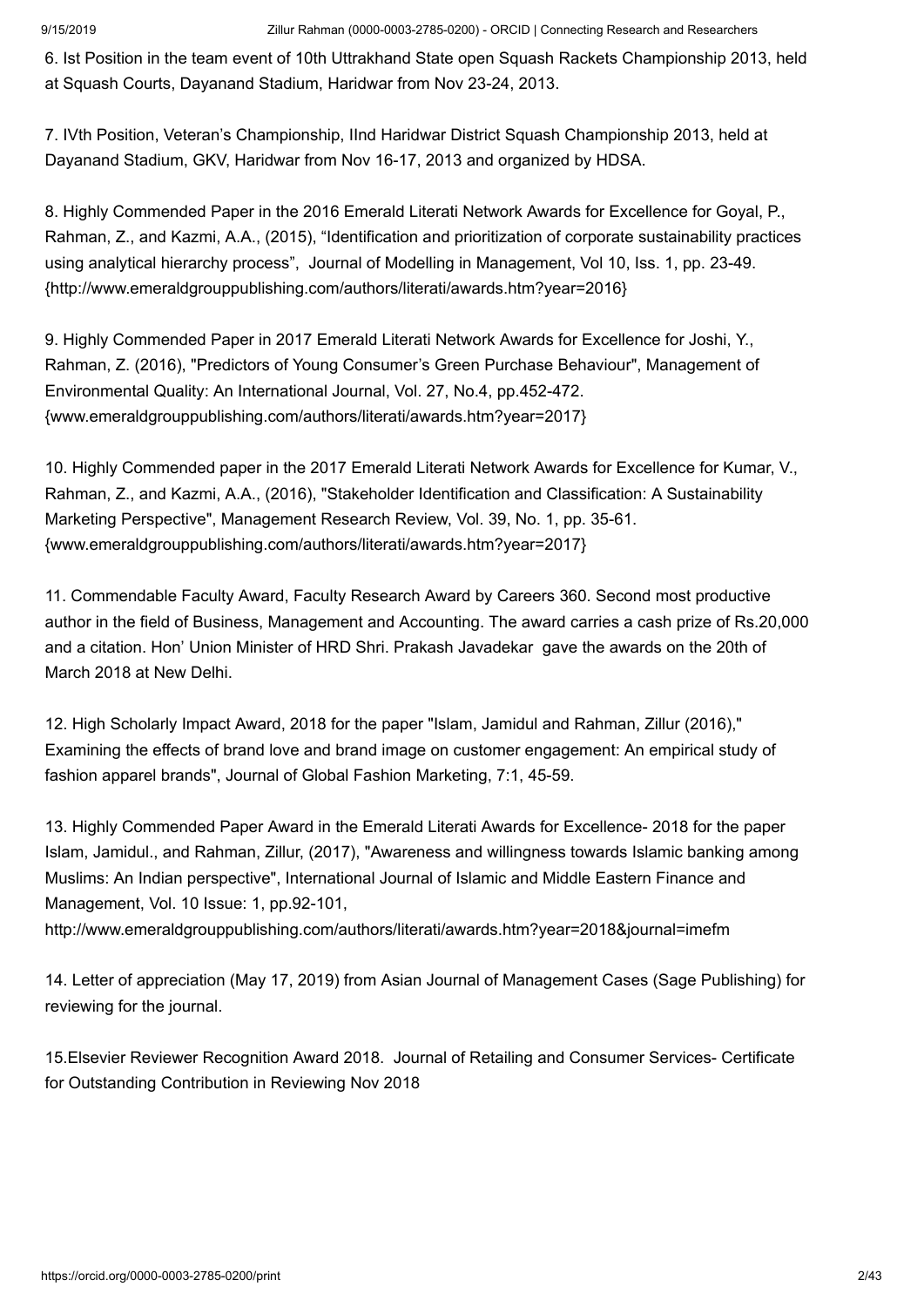### **Employment (6)**

## **Indian Institute of Technology Roorkee: Roorkee, Uttarakhand, IN** 2018-12-22 to present | Professor (Department of Management Studies) Employment **Source:** Zillur Rahman

## **Indian Institute of Technology Roorkee: Roorkee,**

### **Uttarakhand, IN**

2016-03-01 to 2019-03-31 | Head of the Department (Department of Management Studies) Employment

**Source:** Zillur Rahman

### **Indian Institute of Technology Roorkee: Roorkee, Uttarakhand, IN**

2009-09-04 to 2018-12-21 | Associate Professor (Management Studies) Employment **Source:** Zillur Rahman

### **Indian Institute of Technology Roorkee: Roorkee,**

## **Uttarakhand, IN** 1999-12-19 to 2009-09-04 | Assistant Professor (Management Studies) Employment **Source:** Zillur Rahman

### **Aligarh Muslim University: Aligarh, Uttar Pradesh, IN**

1996-04-24 to 1999-12-16 | Lecturer (Business Administration) Employment **Source:** Zillur Rahman

### **Aligarh Muslim University: Aligarh, Uttar Pradesh, IN**

1995-03-14 to 1995-06-13 | Lecturer (Department of Business Administration) Employment **Source:** Zillur Rahman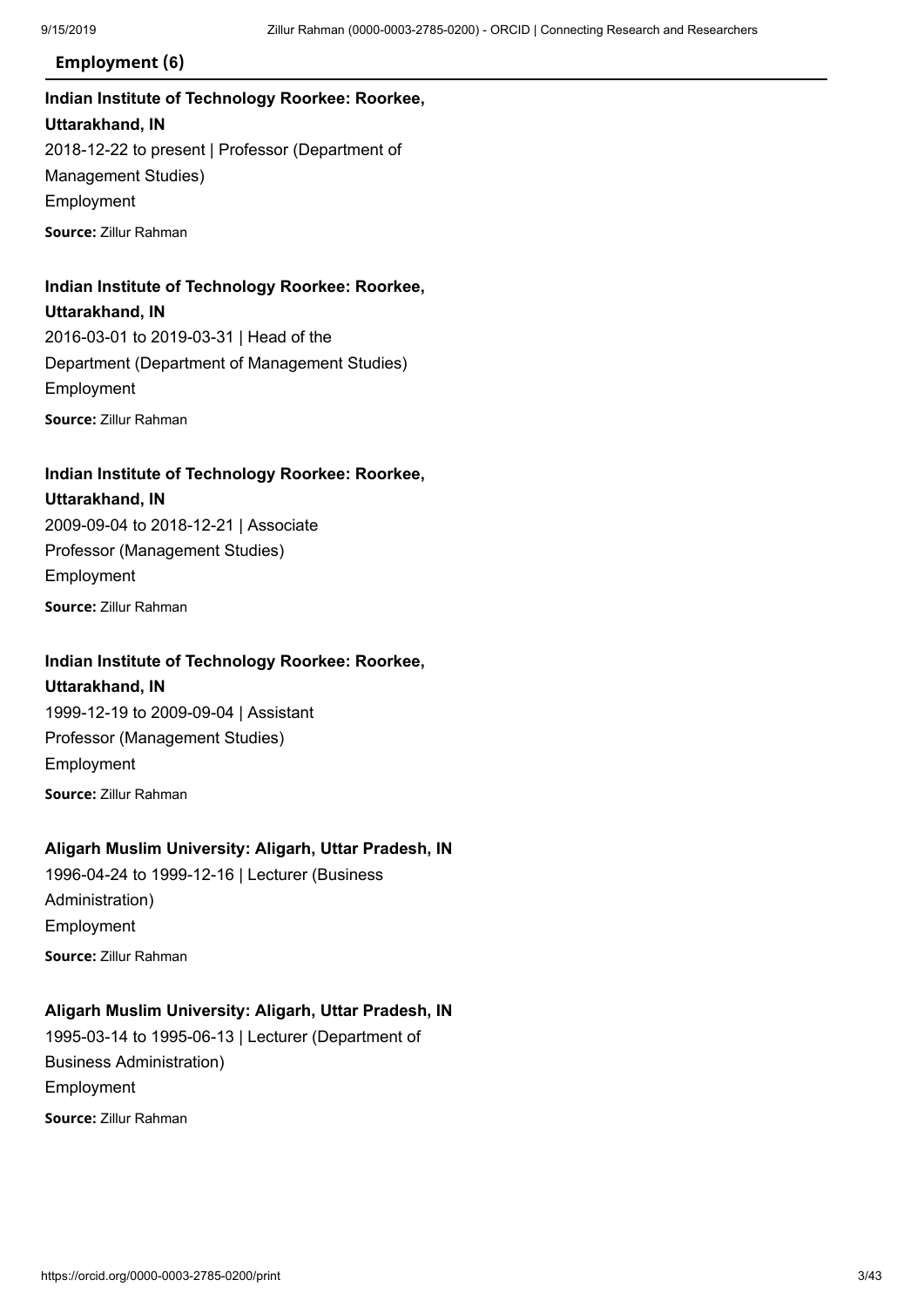### **Education and qualifications (6)**

### **Aligarh Muslim University: Aligarh, Uttar Pradesh, IN**

1992 to 1996 | Ph.D. (Business Administration) Education **Source:** Zillur Rahman

### **Aligarh Muslim University: Aligarh, Uttar Pradesh, IN**

1990 to 1992 | MBA (Business Administration) Education **Source:** Zillur Rahman

### **Aligarh Muslim University: Aligarh, Uttar Pradesh, IN**

1989-08 to 1990-06 | M.Sc. ( Mathematics) Previous (Department of Mathematics) Education **Source:** Zillur Rahman

### **Aligarh Muslim University: Aligarh, Uttar Pradesh, IN**

1985-08 to 1989-05 | B.Sc. (Hons:Mathematics) (Department of Mathematics) Education **Source:** Zillur Rahman

### **Central Board of Secondary Education: Delhi, Delhi, IN**

1981-07 to 1983-04 | SSCE (St. Gabriel's Academy, Roorkee, Now APS-2) Education **Source:** Zillur Rahman

### **Central Board of Secondary Education: Delhi, Delhi, IN**

1980-06 to 1981-04 | AISSCE (St. Gabriel's Academy, Now APS-2) Education **Source:** Zillur Rahman

### **Membership and service (5)**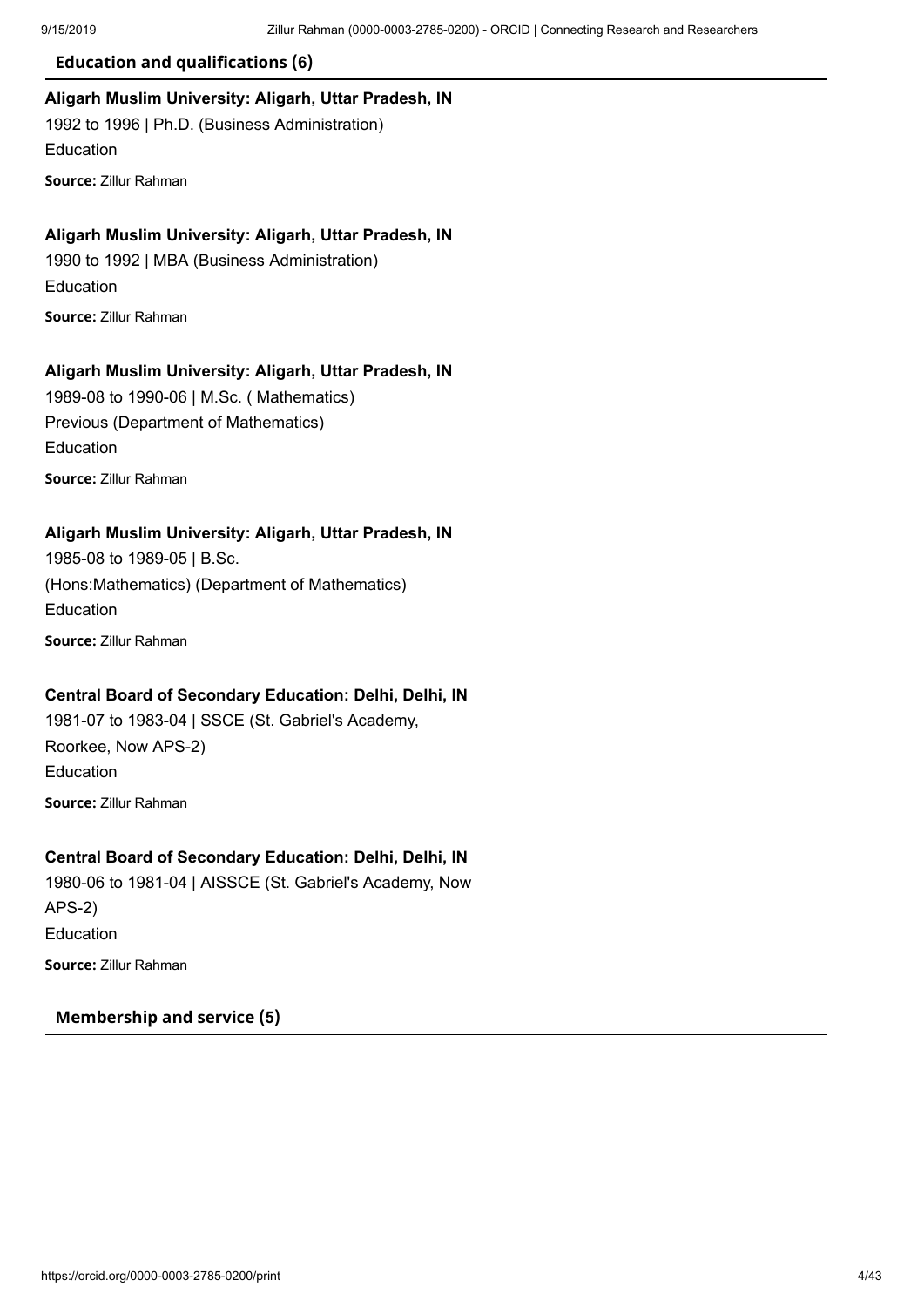**Ministry of Urban Development,GoI in collaboration with Japan International Cooperation Agency: New Delhi, IN** | Member, Expert Commiittee (Prepration of the Manual on Sewerage and Sewage Treatment-Part C) Membership **Source:** Zillur Rahman

### **Islamic University of Science and Technology: Pulwama, Jammu and Kashmir, IN**

2018-09 to present | Member, Board of Studies (Department of Management Studies) Membership **Source:** Zillur Rahman

### **Indian Institute of Technology Mandi: Mandi, Himachal Pradesh, IN**

2010 to 2019 | Member, Selection Committee for Faculty Recruitment (School of Humanities and Social Sciences) Membership

**Source:** Zillur Rahman

## **Indian Institute of Technology Mandi: Mandi, Himachal**

**Pradesh, IN** 2010 to 2019 | Special Invitee (Selection Committees for Faculty Recruitment) Membership **Source:** Zillur Rahman

### **Aligarh Muslim University: Aligarh, Uttar Pradesh, IN**

2016-10 to 2018-10 | Board of Studies (Department of Business Administration) Membership **Source:** Zillur Rahman

### **Funding (15)**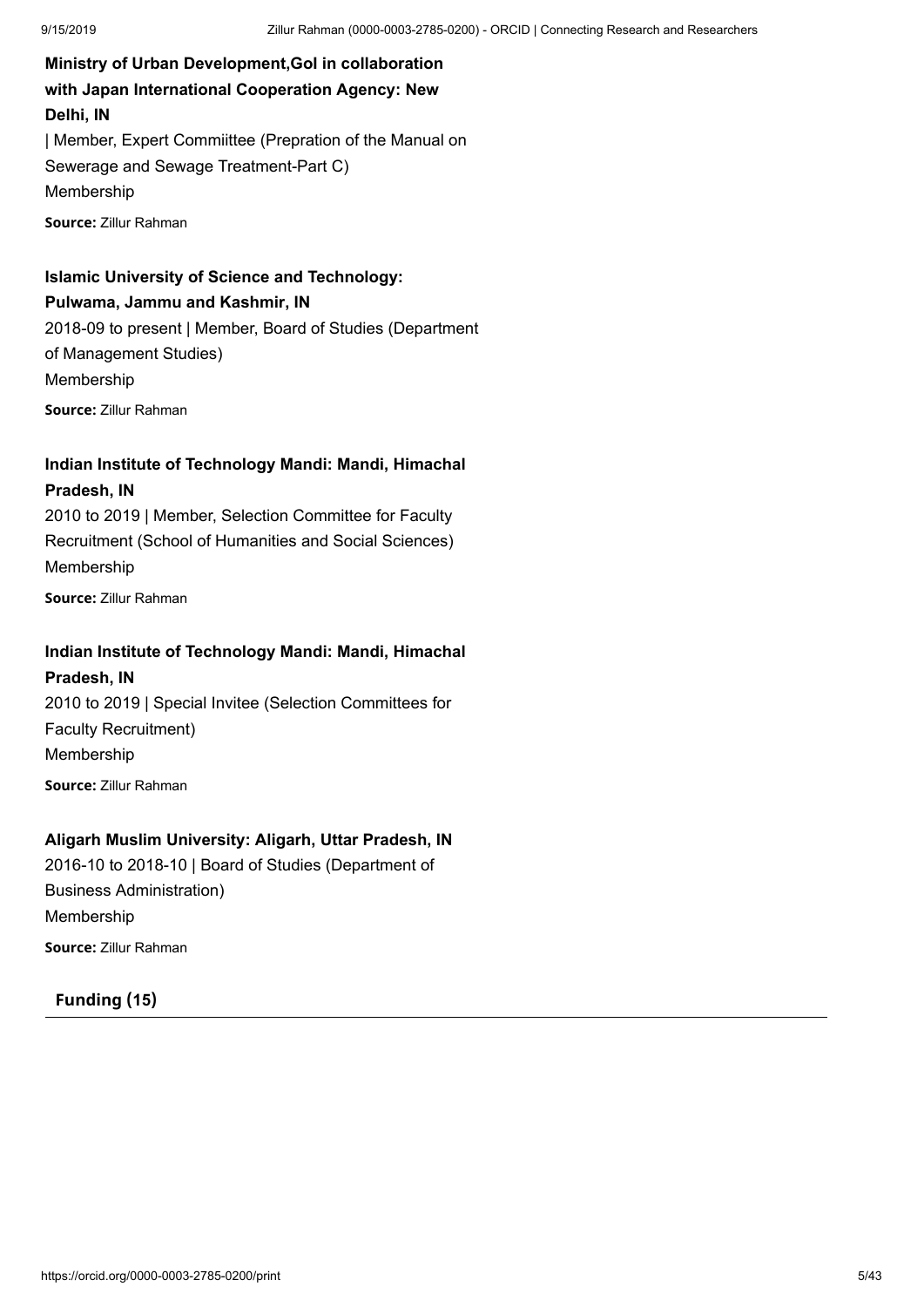**FDP for faculty members of IUOST, Srinagar** TEQIP III (IUOST, Srinagar) 2018-08 to 2018-08|Contract

**Source:** Zillur Rahman

## **Use of Information and Communication Technologies for Entrepreneurship Development Among Semi-Skilled**

**Workers**

Indian Council of Social Science Research (New Delhi) 2018-04 to 2020|Grant GRANT\_NUMBER: F.No. G-5/2017-18/ICSSR/RP ; Dated: March 27, 2018 **Source:** Zillur Rahman

### **Orientation Programmes on Corporate Governance**

National Foundation for Corporate Governance (NFCG) C/o Confederation of Indian Industry (CII) (Delhi) 2017-11 to 2018-10|Contract GRANT\_NUMBER: CONF-59-MSD **Source:** Zillur Rahman

### **Vetting of Technical Reports, Data Analysis Reports,**

### **Survey Findings Reports for Disaster Risk Assessment Study**

Program Manager, Project Implementation Unit TA & CBDRM, Uttarakhand Disaster Recover Project (UDRP), Dehradun (DehraDun) 2017-07 to 2021-03|Contract GRANT\_NUMBER: EQD-604/17-18

**Source:** Zillur Rahman

### **Preparation of Vision Document of Dal and Nageen**

### **Lake**

VC, LAWDA, Srinagar (SRINAGAR, J&K) 2016-01 to 2017-12|Contract GRANT\_NUMBER: CED-6030 /2016-17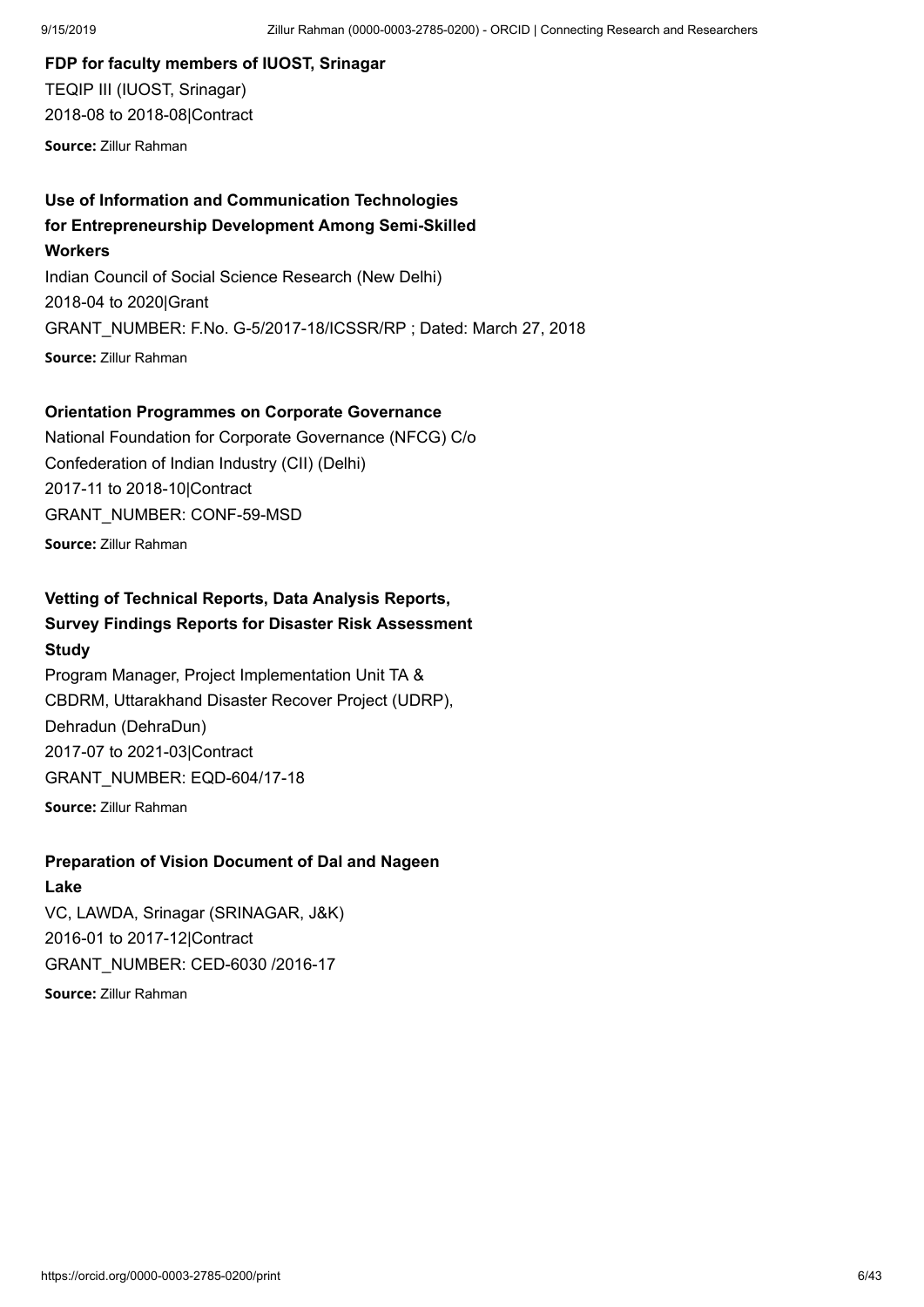**Study of environmental awareness and practices among the employees of the companies in select Industrial Estate in Uttarakhand** ICSSR (New Delhi) 2014-05 to 2016-05|Grant GRANT\_NUMBER: ICS-786-MSD GRANT\_NUMBER: 02/49/2014-15 Dated 22-04-2014 **Source:** Zillur Rahman

### **Seven Habits of an Effective Marketing Professional**

Individual Participant (Roorkee, Roorkee) 2013-11 to 2013-12|Contract GRANT\_NUMBER: CO-1331/13-14 **Source:** Zillur Rahman

### **How to pursue Research in Management**

CEC, IIT Roorkee (Rorkee) 2013-04 to 2013-04|Contract GRANT\_NUMBER: CO-1297/13-14 **Source:** Zillur Rahman

### **Management of Traditional Handloom Cluster in and**

**around Roorkee** MHRD (New Delhi) 2012-04 to 2014-03|Grant GRANT\_NUMBER: MHR04-31-412-112 **Source:** Zillur Rahman

### **Evaluation of Plan scheme "R&D programme in Water**

**Sector"** CWC, MoWR, GoI (New Delhi) 2012-04 to 2013-10|Contract GRANT\_NUMBER: CED-6252 /2012-2013 **Source:** Zillur Rahman

## **Vetting of Design and DPR of 12, 15, &20 MLD STP's**

Chief Engineer, Noida Development Authority, Noida (Greater Noida, UP) 2011-04 to 2012-03|Contract GRANT\_NUMBER: CED-1148/11-12 **Source:** Zillur Rahman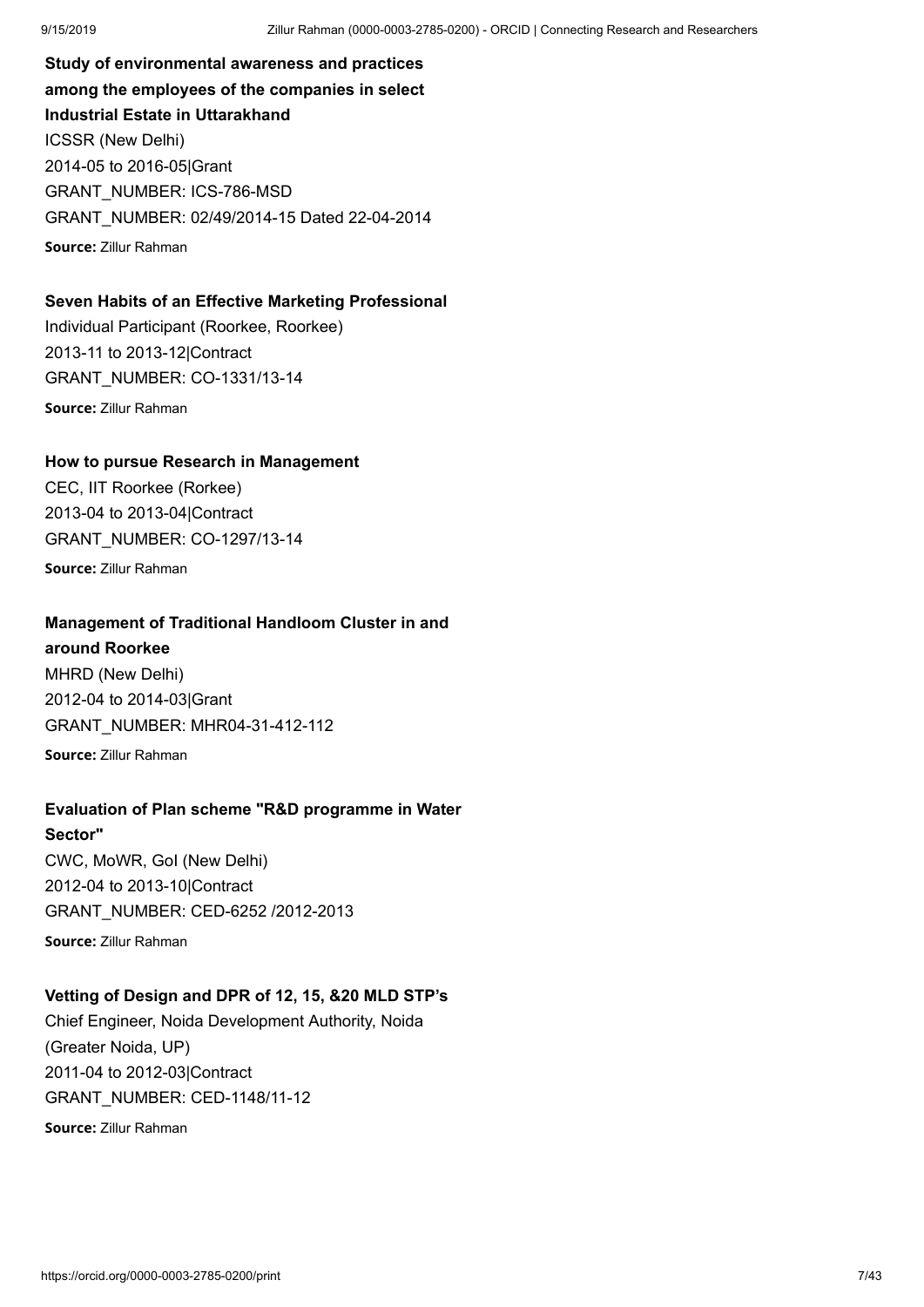## **Rapid EIA studies for IIE Sitarganj: Modeling, Report and Other Studies** DGM SIDCUL (Dehradun, Uttarakhand) 2010-04 to 2010-10|Contract GRANT\_NUMBER: CED-1005 /2010-2011

**Source:** Zillur Rahman

## **Rapid EIA studies for IIE Sitarganj: Environmental**

**Monitoring**

DGM SIDCUL (Dehradun, Uttrakhand) 2010-03 to 2011-12|Contract GRANT\_NUMBER: CED-1006 /2010-2011 **Source:** Zillur Rahman

### **Technical Feasibility of Diversion of Shahadra Drain**

Chief Conservation Engineer (Water), NOIDA (Noida, UP) 2008-04 to 2009-03|Contract GRANT\_NUMBER: CED-1137/08-09 **Source:** Zillur Rahman

### **Short Term Courses on Strategic Management**

Damodar Valley Corporation ( DVC Training Institute, Chandrapura, Bokaro, Jharkhand) 2006-02 to 2006-03|Contract GRANT\_NUMBER: CO-1052/06-07 **Source:** Zillur Rahman

### **Works (193 of 193)**

## **Measuring the Influence of Social Marketing on**

### **Consumer Behavior Intention**

*Ph.D. Thesis (IIT Roorkee), Vivek Vyas* 2019-12-05 | other

**Source:** Zillur Rahman

## **Linking Employee Engagement and Customer Engagement to drive Customer Loyalty: Reorienting Service Profit Chain**

*Ph.D. Thesis (IIT Roorkee), Shumaila Chandni* 2019-12-02 | other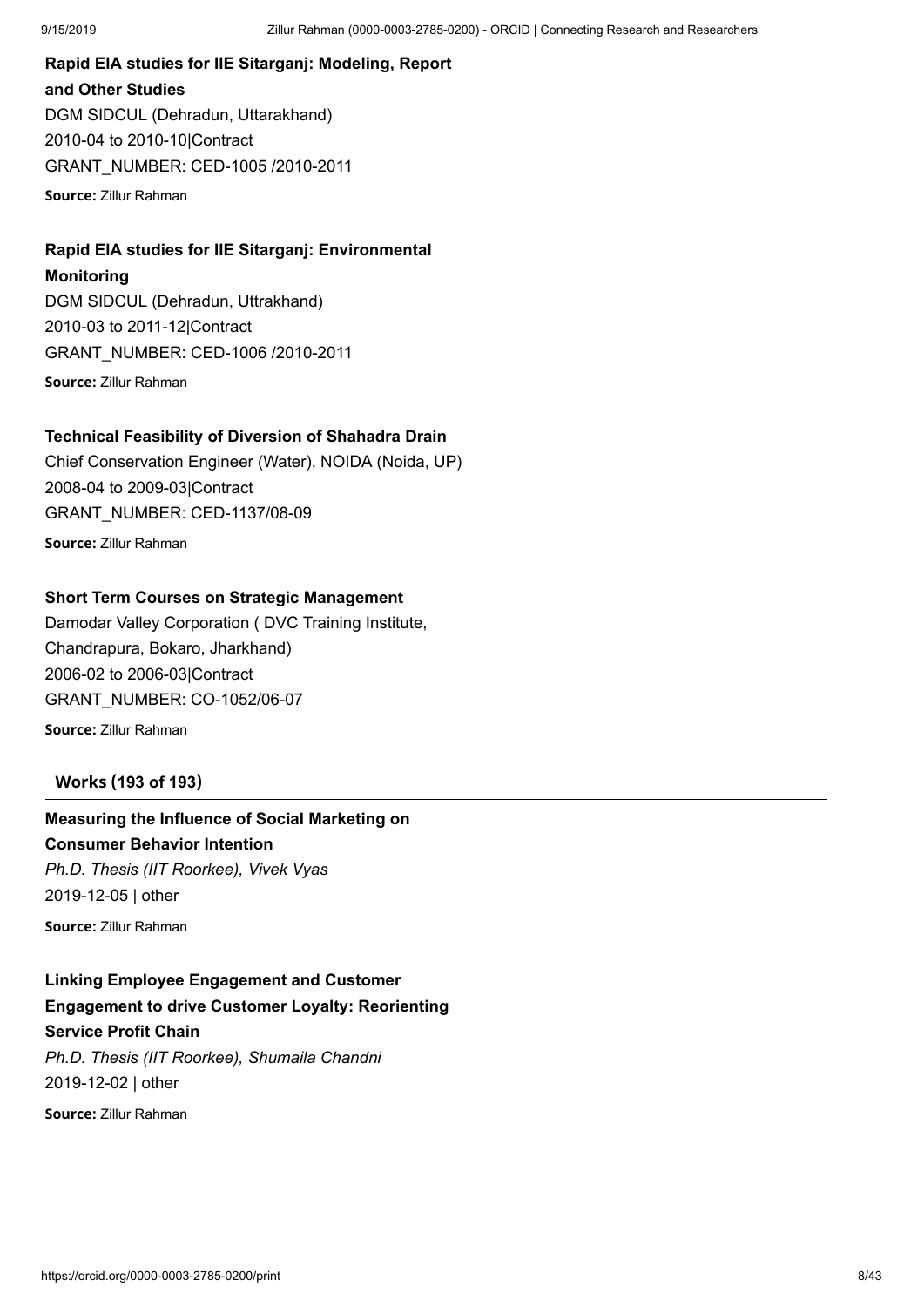**Customer engagement in the service context: An empirical investigation of the construct, its antecedents and consequences** *Journal of Retailing and Consumer Services* 2019-12 | journal-article DOI: [10.1016/j.jretconser.2019.05.018](https://doi.org/10.1016/j.jretconser.2019.05.018) **Source:** Zillur Rahman

## **Developing a Place Branding Model: An Empirical Analysis based on Stakeholders**

*Ph.D. Thesis (IIT Roorkee), Alok K. Acharya* 2019-12 | other **Source:** Zillur Rahman

### **Social Marketing: Connecting the P's and the C's**

*Creating Inclusive Organizations: Spirituality Innovation and Sustainability. Organized by Academy of Value Based Management at Said Business School, University of Oxford* 2019-06-07 | conference-paper

**Source:** Zillur Rahman

### **CCV Scale: Development and Validation of Customer**

**Co-Created Value Scale in E-Services**

*Current Psychology* 2019 | journal-article DOI: [10.1007/s12144-017-9639-z](https://doi.org/10.1007/s12144-017-9639-z) EID: 2-s2.0-85025455375 **Source:** Zillur Rahman

### **Consumers' Sustainable Purchase Behaviour: Modeling**

### **the Impact of Psychological Factors**

*Ecological Economics* 2019 | journal-article DOI: [10.1016/j.ecolecon.2019.01.025](https://doi.org/10.1016/j.ecolecon.2019.01.025) **Source:** Zillur Rahman

## **The role of consumer engagement in recovering online service failures: An application of Service-Dominant Logic** *Handbook of Customer Engagement Research* 2019 | book-chapter **Source:** Zillur Rahman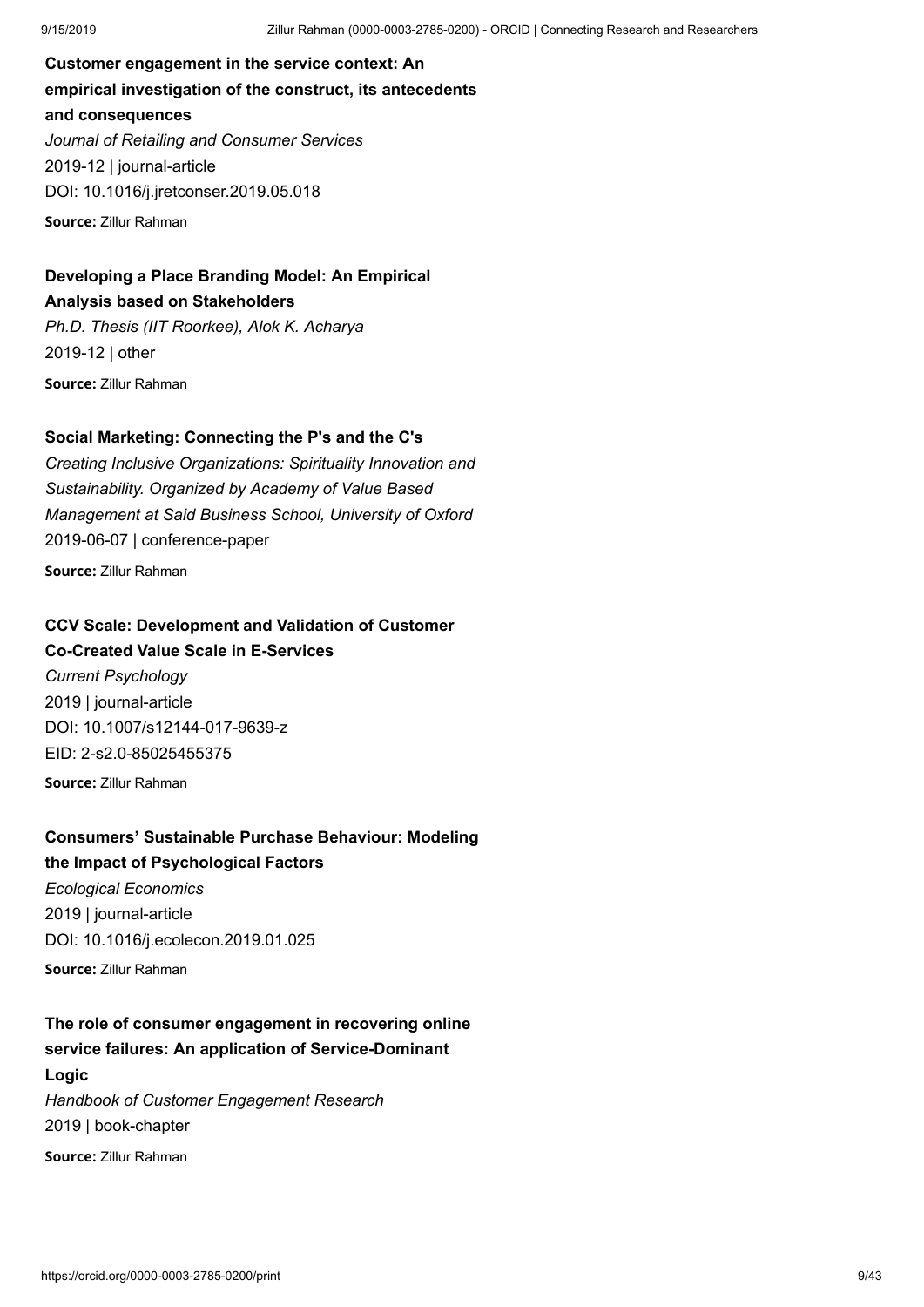## **Modelling and Measuring of Customer Participative Service Innovation Behavior** *Ph.D. Thesis (IIT Roorkee), Bijoylaxmi Sarmah* 2018-05-25 | other

**Source:** Zillur Rahman

## **Investigating the Effect of Online Brand Community Characteristics on Customer Engagement**

*Ph.D. Thesis (IIT Roorkee), Jamidul Islam* 2018-04-24 | other

**Source:** Zillur Rahman

### **Modelling and Measuring of Customer Participation in Social Media Brand Communities**

*Ph.D. Thesis (IIT Roorkee), Shampy Kamboj* 2018-04-24 | other **Source:** Zillur Rahman

### **Effect of Social Media Marketing Activities on Customer Loyalty in E-Commerce Industry**

*Ph.D. Thesis (IIT Roorkee), Mayank Yadav* 2018-04-20 | other

**Source:** Zillur Rahman

### **Role of Consumer Ethical Beliefs in Determining Consumer Purchase Intention towards Green Buying**

*24th EBES Conference Jointly organized with The Faculty of Business Administration, Kasetsart University held in Bangkok, Thailand from January 10-12, 2018* 2018-01-18 | conference-paper

**Source:** Zillur Rahman

**Antecedents of co-creation intention and their role in developing technology-based new services via customer involvement: A conceptual analysis** *International Journal of Business Excellence* 2018 | journal-article DOI: [10.1504/IJBEX.2018.091921](https://doi.org/10.1504/ijbex.2018.091921) **Source:** Zillur Rahman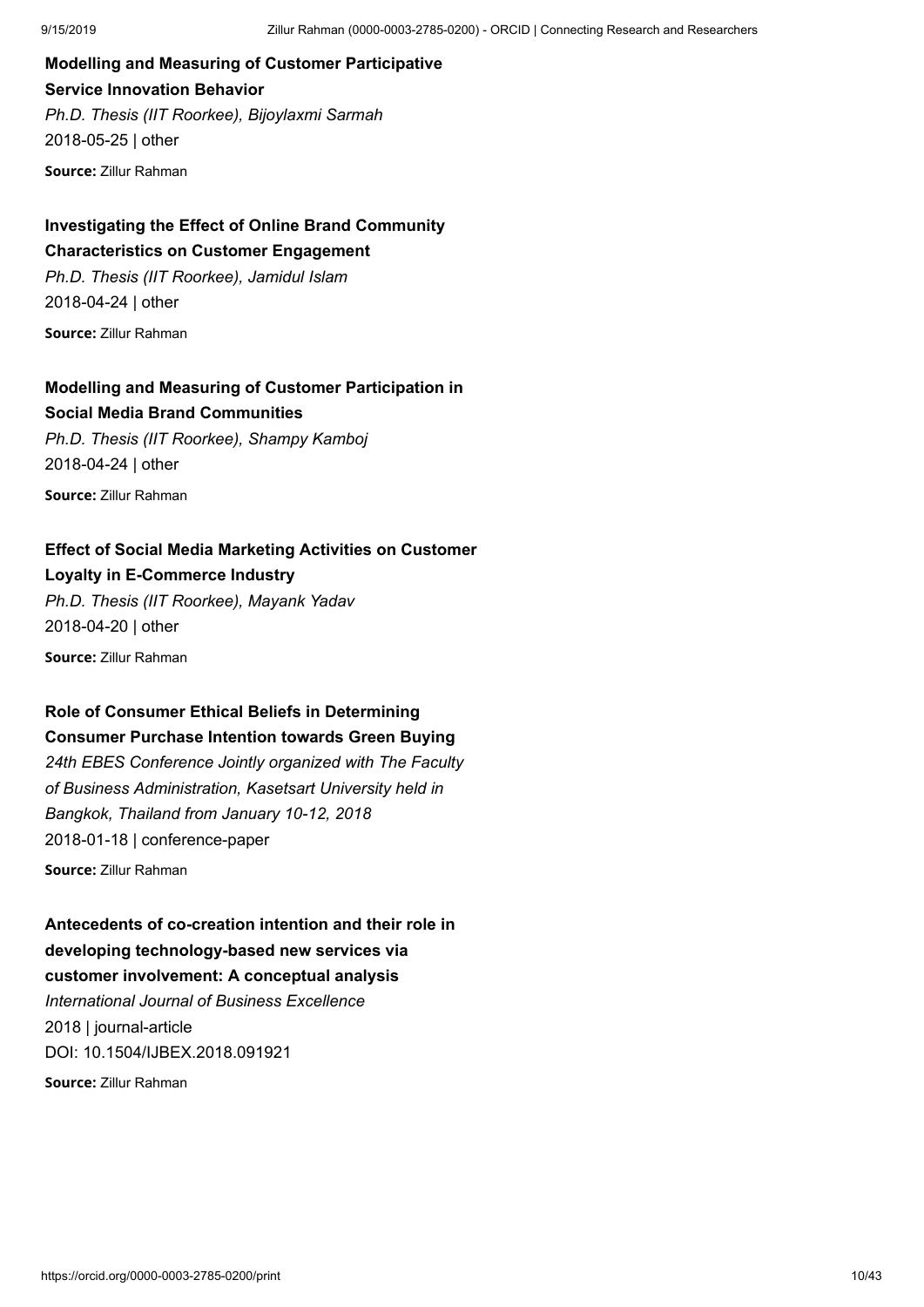**Consumer engagement in online brand communities: a solicitation of congruity theory** *Internet Research* 2018 | journal-article DOI: [10.1108/IntR-09-2016-0279](https://doi.org/10.1108/intr-09-2016-0279)

**Source:** Zillur Rahman

## **CSR and consumer behavioral responses: the role of customer-company identification** *Asia Pacific Journal of Marketing and Logistics* 2018 | journal-article

DOI: [10.1108/APJML-01-2017-0017](https://doi.org/10.1108/apjml-01-2017-0017)

**Source:** Zillur Rahman

## **Customer co-creation in hotel service innovation: An interpretive structural modeling and MICMAC analysis approach** *Benchmarking* 2018 | journal-article DOI: [10.1108/BIJ-09-2016-0145](https://doi.org/10.1108/bij-09-2016-0145) **Source:** Zillur Rahman

### **Customer participation in brand communities on social**

### **media: A systematic literature review**

*International Journal of Web Based Communities* 2018 | journal-article EID: 2-s2.0-85042187973 **Source:** Scopus - Elsevier

**Customer participation in brand communities on social**

### **media: A systematic literature review**

*International Journal of Web Based Communities* 2018 | journal-article **Source:** Zillur Rahman

### **Examining consumer-brand relationships on social media platforms**

*Marketing Intelligence and Planning* 2018 | journal-article DOI: [10.1108/MIP-05-2017-0088](https://doi.org/10.1108/mip-05-2017-0088) EID: 2-s2.0-85037373483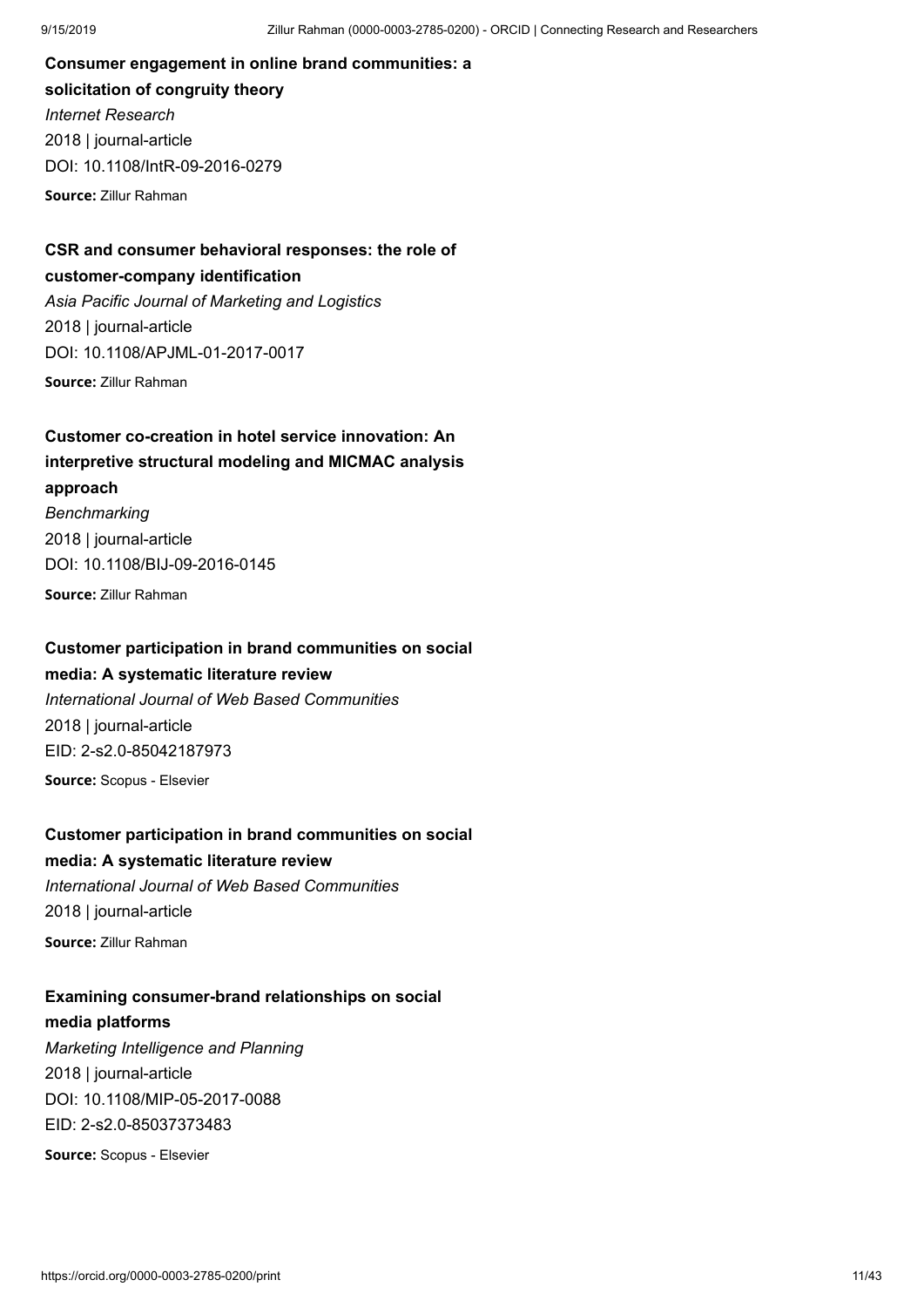**Impact of social media and customer-centric technology on performance outcomes: The mediating role of social CRM capabilities** *International Journal of Electronic Marketing and Retailing* 2018 | journal-article DOI: [10.1504/IJEMR.2018.090888](https://doi.org/10.1504/ijemr.2018.090888) EID: 2-s2.0-85045399624 **Source:** Scopus - Elsevier

## **Reconceptualising service firm marketing capability: Scale development and validation**

*International Journal of Business Information Systems* 2018 | journal-article DOI: [10.1504/IJBIS.2018.096035](https://doi.org/10.1504/ijbis.2018.096035) **Source:** Zillur Rahman

## **Striving for legitimacy through CSR: an exploration of**

### **employees responses in controversial industry sector**

*Social Responsibility Journal* 2018 | journal-article DOI: [10.1108/SRJ-07-2017-0116](https://doi.org/10.1108/srj-07-2017-0116) EID: 2-s2.0-85057585345 **Source:** Scopus - Elsevier

## **The influence of social media marketing activities on**

### **customer loyalty: A study of e-commerce industry**

*Benchmarking* 2018 | journal-article DOI: [10.1108/BIJ-05-2017-0092](https://doi.org/10.1108/bij-05-2017-0092)

**Source:** Zillur Rahman

### **Modelling the Predictors of consumers' green purchase**

#### **intention**

*Ph.D. Thesis (IIT Roorkee), Yatish Joshi* 2017-11-02 | other **Source:** Zillur Rahman

### **Consumer Behavior 10e**

*Cengage* 2017-09 | other ISBN: [978-93-866-5087-0](http://www.worldcat.org/isbn/9789386650870)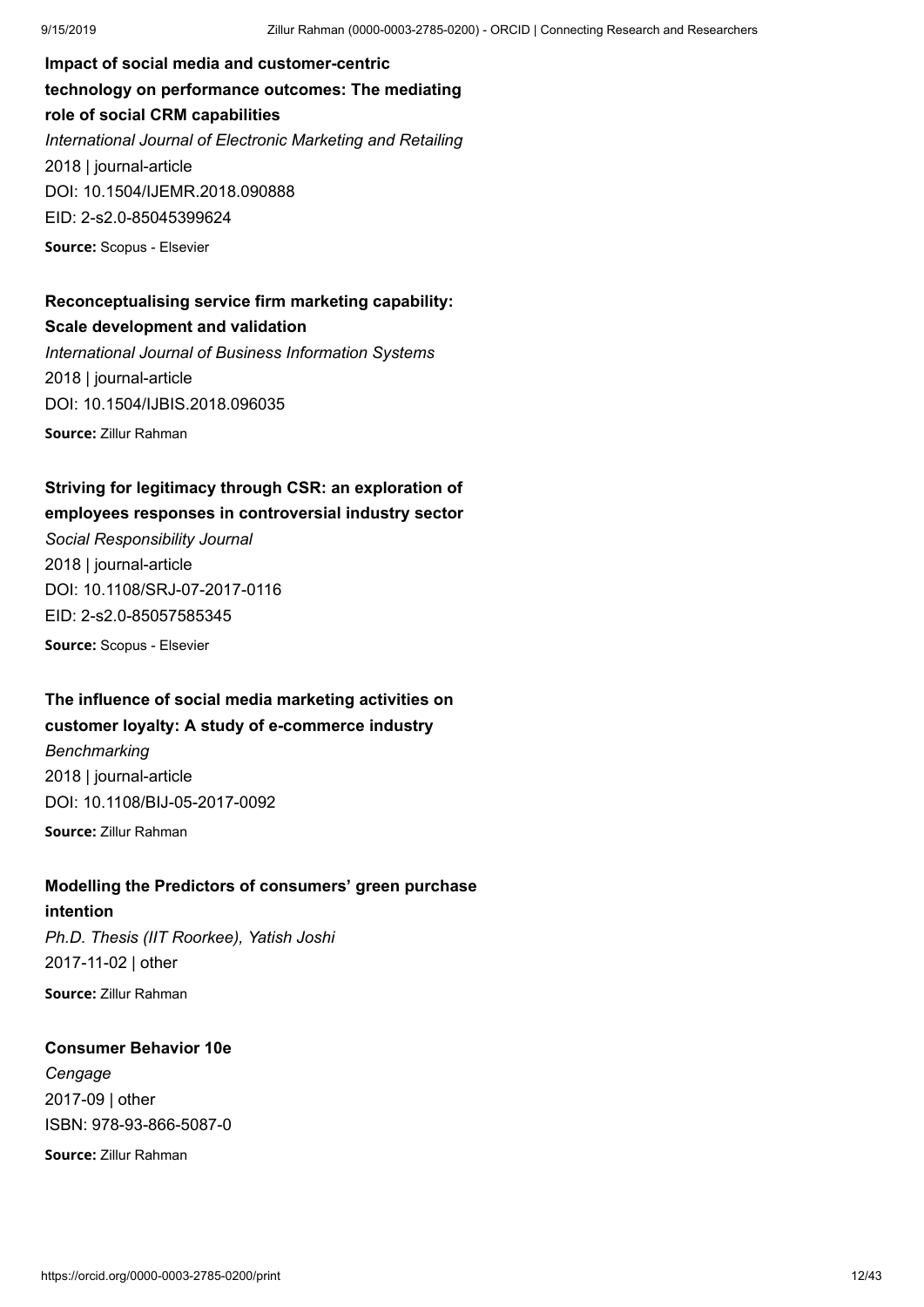**A fuzzy AHP and fuzzy multi-objective linear programming model for order allocation in a sustainable supply chain: A case study** *International Journal of Computer Integrated Manufacturing* 2017 | journal-article DOI: [10.1080/0951192X.2016.1145813](https://doi.org/10.1080/0951192x.2016.1145813) EID: 2-s2.0-84959042934 **Source:** Scopus - Elsevier

## **An empirical investigation of tourist's choice of service delivery options: SSTs vs service employees**

*International Journal of Contemporary Hospitality Management* 2017 | journal-article DOI: [10.1108/IJCHM-08-2015-0438](https://doi.org/10.1108/ijchm-08-2015-0438) **Source:** Zillur Rahman

## **An integrated framework to understand how consumerperceived ethicality influences consumer hotel brand loyalty**

*Service Science* 2017 | journal-article DOI: [10.1287/serv.2016.0166](https://doi.org/10.1287/serv.2016.0166) EID: 2-s2.0-85029355482 **Source:** Scopus - Elsevier

### **An ISM approach for modelling the enablers of sustainability in market-oriented firms**

*International Journal of Business Excellence* 2017 | journal-article DOI: [10.1504/IJBEX.2017.083331](https://doi.org/10.1504/ijbex.2017.083331)

**Source:** Zillur Rahman

## **Analyzing enablers of sustainable supply chain: ISM**

### **and fuzzy AHP approach**

*Journal of Modelling in Management* 2017 | journal-article DOI: [10.1108/JM2-02-2016-0013](https://doi.org/10.1108/jm2-02-2016-0013) EID: 2-s2.0-85028762386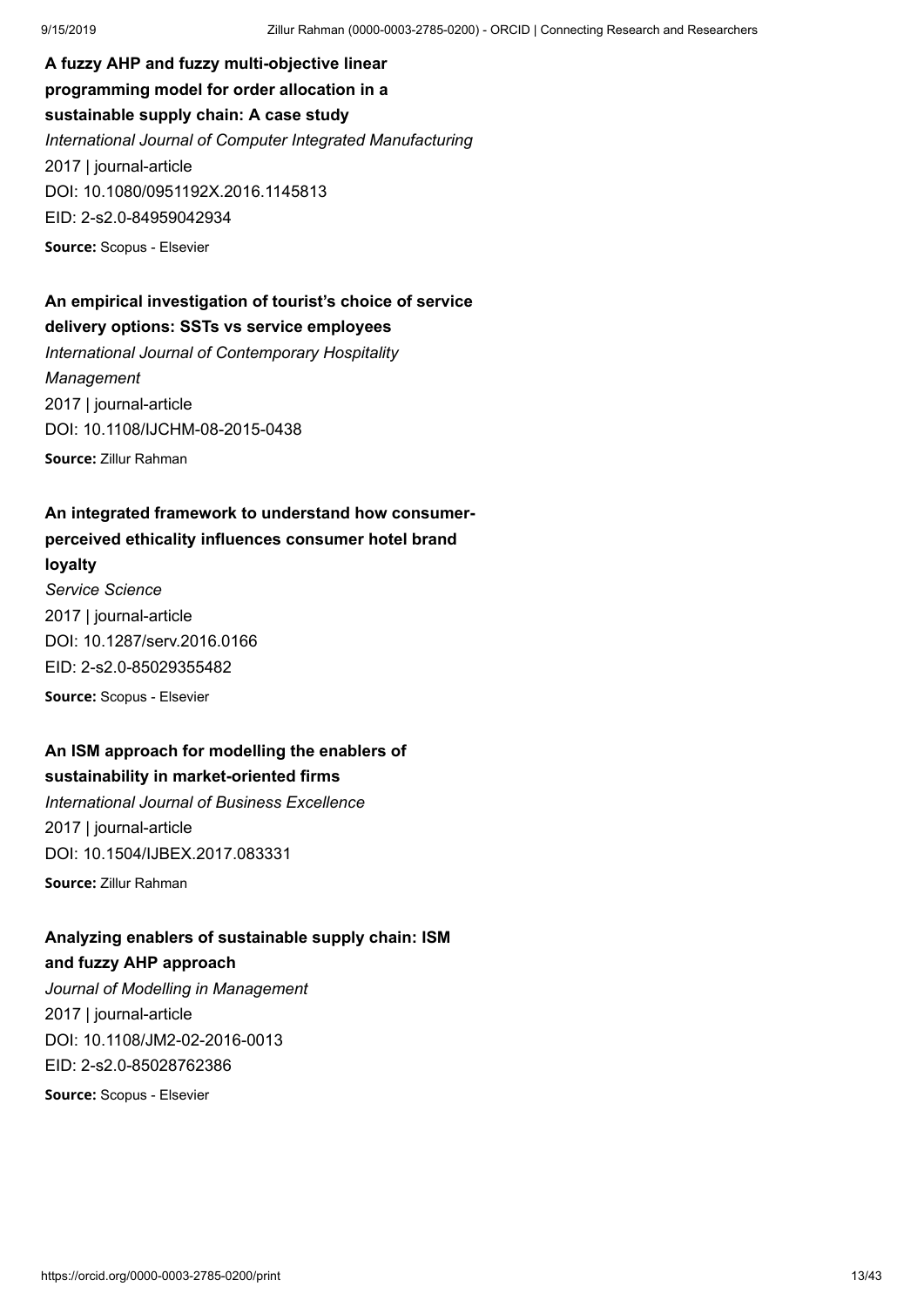**Assessing the impact of information technology capability on firm profitability and market value in emerging economies: A study from India** *International Journal of Business Information Systems* 2017 | journal-article DOI: [10.1504/IJBIS.2017.10004401](https://doi.org/10.1504/ijbis.2017.10004401) EID: 2-s2.0-85018424787 **Source:** Scopus - Elsevier

### **Awareness and willingness towards Islamic banking among Muslims: An Indian perspective**

*International Journal of Islamic and Middle Eastern Finance and Management* 2017 | journal-article DOI: [10.1108/IMEFM-01-2016-0017](https://doi.org/10.1108/imefm-01-2016-0017) **Source:** Zillur Rahman

**Bharat to India: A case of connecting IFFCO brand with**

#### **generation y**

*International Journal of Business Excellence* 2017 | journal-article DOI: [10.1504/IJBEX.2017.087752](https://doi.org/10.1504/ijbex.2017.087752) **Source:** Zillur Rahman

## **Brand Experience Anatomy in Hotels: An Interpretive**

### **Structural Modeling Approach**

*Cornell Hospitality Quarterly* 2017 | journal-article DOI: [10.1177/1938965516649055](https://doi.org/10.1177/1938965516649055) EID: 2-s2.0-85018722774 **Source:** Scopus - Elsevier

**Brand experience and emotional attachment in**

## **services: The moderating role of gender**

*Service Science* 2017 | journal-article DOI: [10.1287/serv.2016.0169](https://doi.org/10.1287/serv.2016.0169) **Source:** Zillur Rahman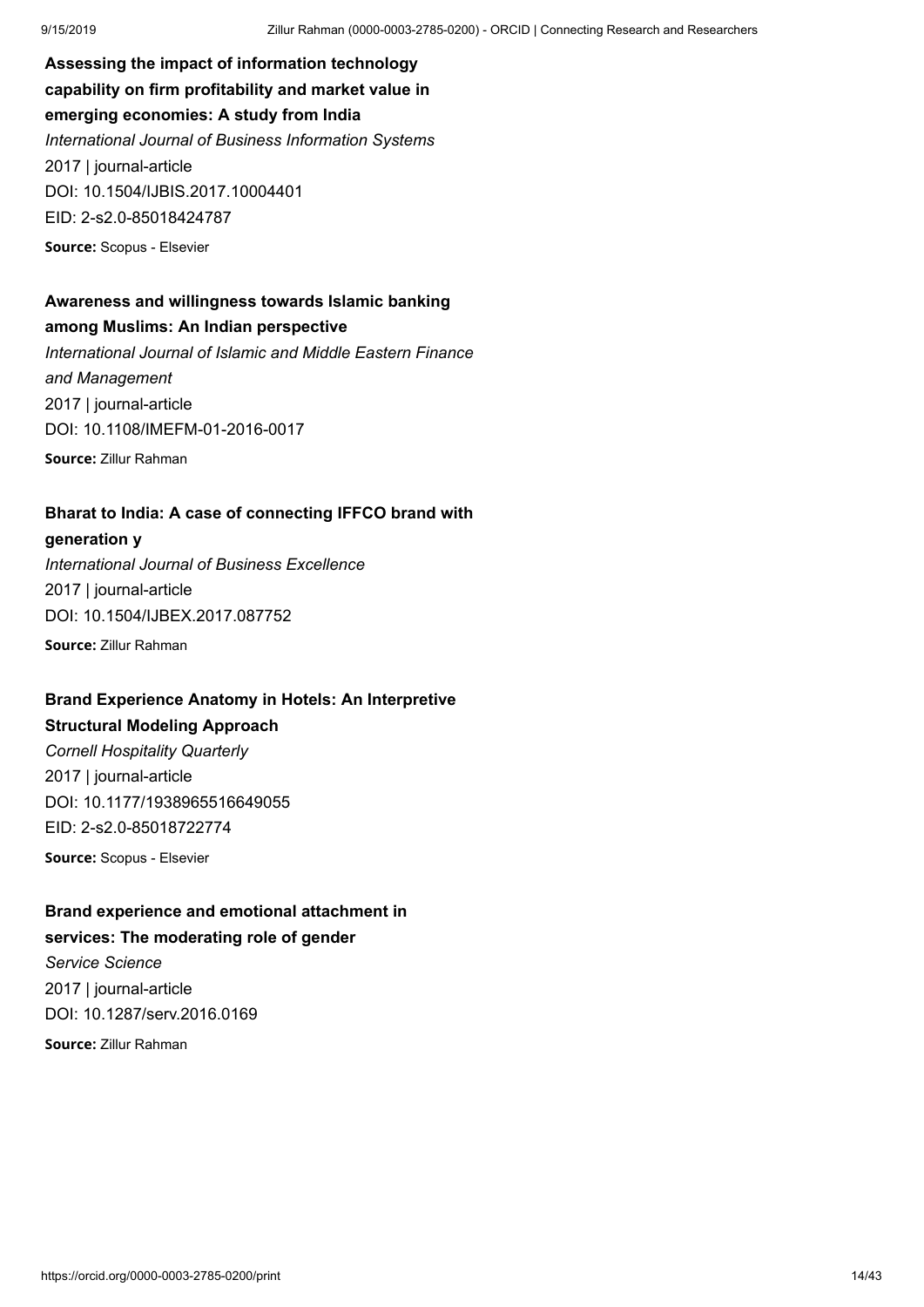**Co-creation in hotel service innovation using smart phone apps: an empirical study** *International Journal of Contemporary Hospitality Management* 2017 | journal-article DOI: [10.1108/IJCHM-12-2015-0681](https://doi.org/10.1108/ijchm-12-2015-0681) EID: 2-s2.0-85031102224 **Source:** Scopus - Elsevier

### **Customer co-creation and adoption intention towards newly developed services: an empirical study**

*International Journal of Culture, Tourism, and Hospitality Research* 2017 | journal-article DOI: [10.1108/IJCTHR-07-2016-0070](https://doi.org/10.1108/ijcthr-07-2016-0070) **Source:** Zillur Rahman

### **Determinants of sustainable consumption behaviour:**

### **Review and conceptual framework**

*Green Initiatives for Business Sustainability and Value Creation* 2017 | book DOI: [10.4018/978-1-5225-2662-9.ch011](https://doi.org/10.4018/978-1-5225-2662-9.ch011) **Source:** Zillur Rahman

### **Development of a scale to measure hotel brand**

**experiences** *International Journal of Contemporary Hospitality Management* 2017 | journal-article DOI: [10.1108/IJCHM-08-2015-0439](https://doi.org/10.1108/ijchm-08-2015-0439)

EID: 2-s2.0-85010058303

**Source:** Scopus - Elsevier

### **Information technology capability as competitive advantage in emerging markets: Evidence from India**

*International Journal of Emerging Markets* 2017 | journal-article DOI: [10.1108/IJoEM-07-2015-0127](https://doi.org/10.1108/ijoem-07-2015-0127)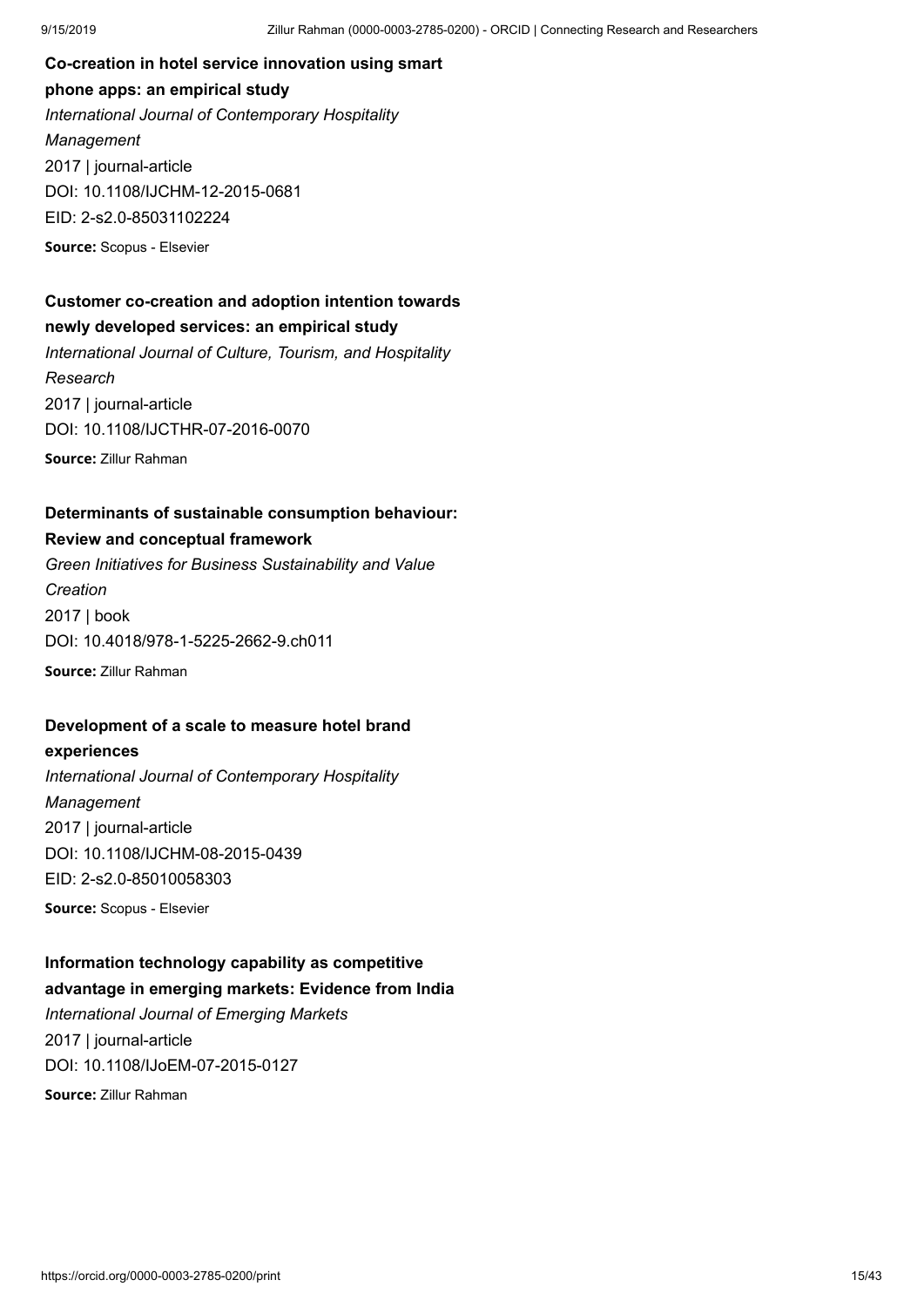**Investigating the determinants of consumers' sustainable purchase behaviour** *Sustainable Production and Consumption* 2017 | journal-article DOI: [10.1016/j.spc.2017.02.002](https://doi.org/10.1016/j.spc.2017.02.002)

**Source:** Zillur Rahman

**Investigating the influence of information technology capability on risk and returns: A firm-level empirical analysis** *International Journal of Business Excellence* 2017 | journal-article DOI: [10.1504/IJBEX.2017.085797](https://doi.org/10.1504/ijbex.2017.085797)

**Source:** Zillur Rahman

**Investigating the influence of IT capability on sustainable competitive advantage** *Ph.D. Thesis (IIT Roorkee) Bharat Arora* 2017 | other

**Source:** Zillur Rahman

**Market orientation, marketing capabilities and sustainable innovation: The mediating role of sustainable consumption and competitive advantage** *Management Research Review* 2017 | journal-article DOI: [10.1108/MRR-09-2014-0225](https://doi.org/10.1108/mrr-09-2014-0225) **Source:** Zillur Rahman

**Measuring consumer perception of social media marketing activities in e-commerce industry: Scale development & amp: validation** *Telematics and Informatics*

2017 | journal-article DOI: [10.1016/j.tele.2017.06.001](https://doi.org/10.1016/j.tele.2017.06.001) **Source:** Zillur Rahman

## **Measuring customer social participation in online travel communities: Scale development and validation**

*Journal of Hospitality and Tourism Technology* 2017 | journal-article DOI: [10.1108/JHTT-08-2016-0041](https://doi.org/10.1108/jhtt-08-2016-0041)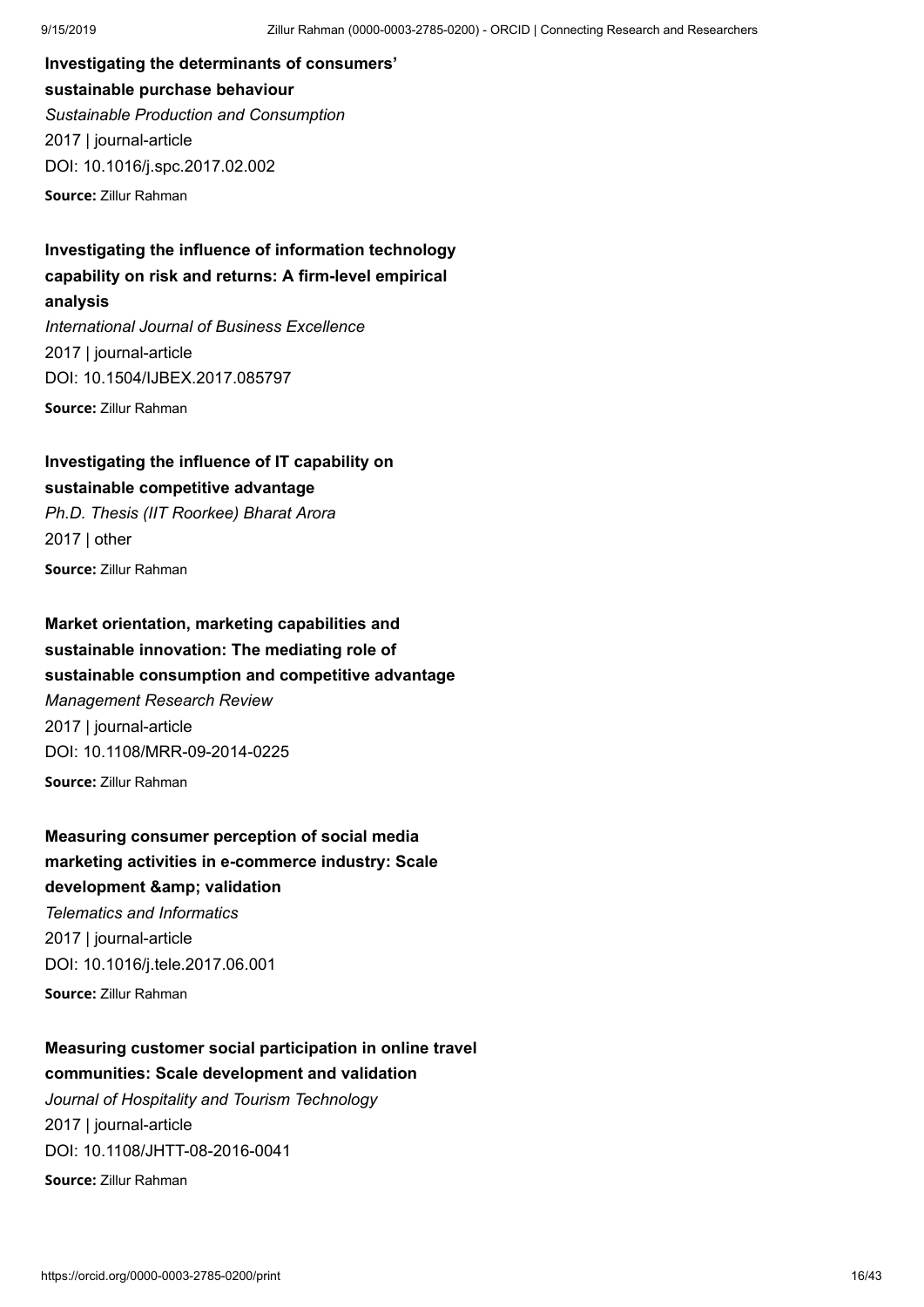**Modeling the barriers of Indian telecom services using ISM and MICMAC approach** *Journal of Asia Business Studies* 2017 | journal-article DOI: [10.1108/JABS-11-2015-0196](https://doi.org/10.1108/jabs-11-2015-0196)

**Source:** Zillur Rahman

### **Personality factors as predictors of online consumer engagement: an empirical investigation** *Marketing Intelligence and Planning*

2017 | journal-article DOI: [10.1108/MIP-10-2016-0193](https://doi.org/10.1108/mip-10-2016-0193)

**Source:** Zillur Rahman

## **Social media marketing: Literature review and future**

**research directions** *International Journal of Business Information Systems* 2017 | journal-article DOI: [10.1504/IJBIS.2017.10004406](https://doi.org/10.1504/ijbis.2017.10004406) **Source:** Zillur Rahman

### **Social media usage and firm performance: the mediating role of social capital**

*Social Network Analysis and Mining* 2017 | journal-article DOI: [10.1007/s13278-017-0468-8](https://doi.org/10.1007/s13278-017-0468-8) **Source:** Zillur Rahman

## **The impact of online brand community characteristics on customer engagement: An application of Stimulus-Organism-Response paradigm** *Telematics and Informatics* 2017 | journal-article

DOI: [10.1016/j.tele.2017.01.004](https://doi.org/10.1016/j.tele.2017.01.004) EID: 2-s2.0-85010469543

**Source:** Scopus - Elsevier

### **Transforming Jewellery Designing: Empowering Customers through Crowdsourcing in India**

*Global Business Review* 2017 | journal-article DOI: [10.1177/0972150917710123](https://doi.org/10.1177/0972150917710123)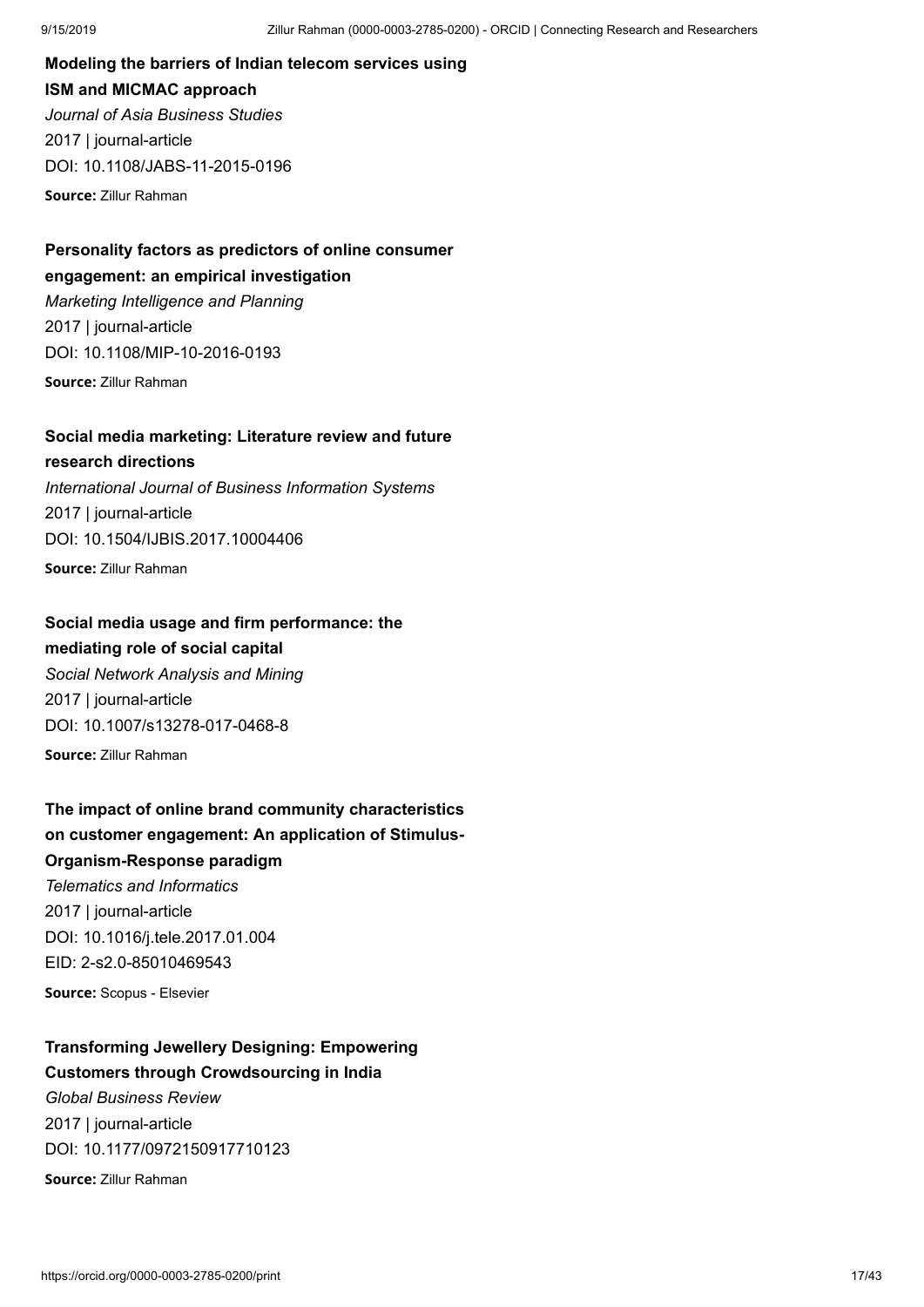**Understanding customer participation in online brand communities: Literature review and future research agenda** *Qualitative Market Research* 2017 | journal-article DOI: [10.1108/QMR-08-2016-0069](https://doi.org/10.1108/qmr-08-2016-0069) **Source:** Zillur Rahman

### **A Model for Measuring the Influence of Brand Experience on Consumer Behavior**

*Ph.D.Thesis (IIT Roorkee) Imran Khan* 2016-12-22 | other **Source:** Zillur Rahman

### **Zee Zindagi: Offering Value through distinct approach**

*South Asian Journal of Business and Management* 2016-12 | journal-article DOI: [10.1177/2277977916665976](https://doi.org/10.1177/2277977916665976) **Source:** Zillur Rahman

### **Modelling and Measuring of Consumers' Co-Created**

**Value in Services** *Ph.D. Thesis (IIT Roorkee) Amit K Agarwal* 2016-09-17 | other **Source:** Zillur Rahman

### **Measuring Consumer Innovativeness towards Selfservice Technology in Service Industry**

*Ph.D. Thesis (IIT Roorkee) Arun K Kaushik* 2016-07-09 | other

**Source:** Zillur Rahman

## **Sustainable Green Energy Adoption in Emerging Economies: An Empirical Examination of Indian**

### **Consumers**

*in International Conference on Tourism, Hospitality and Marketing (IC16 Mauritius Conference), held in Port Louis, Mauritius during Jan 21-23, 2016.* 2016-01-21 | conference-paper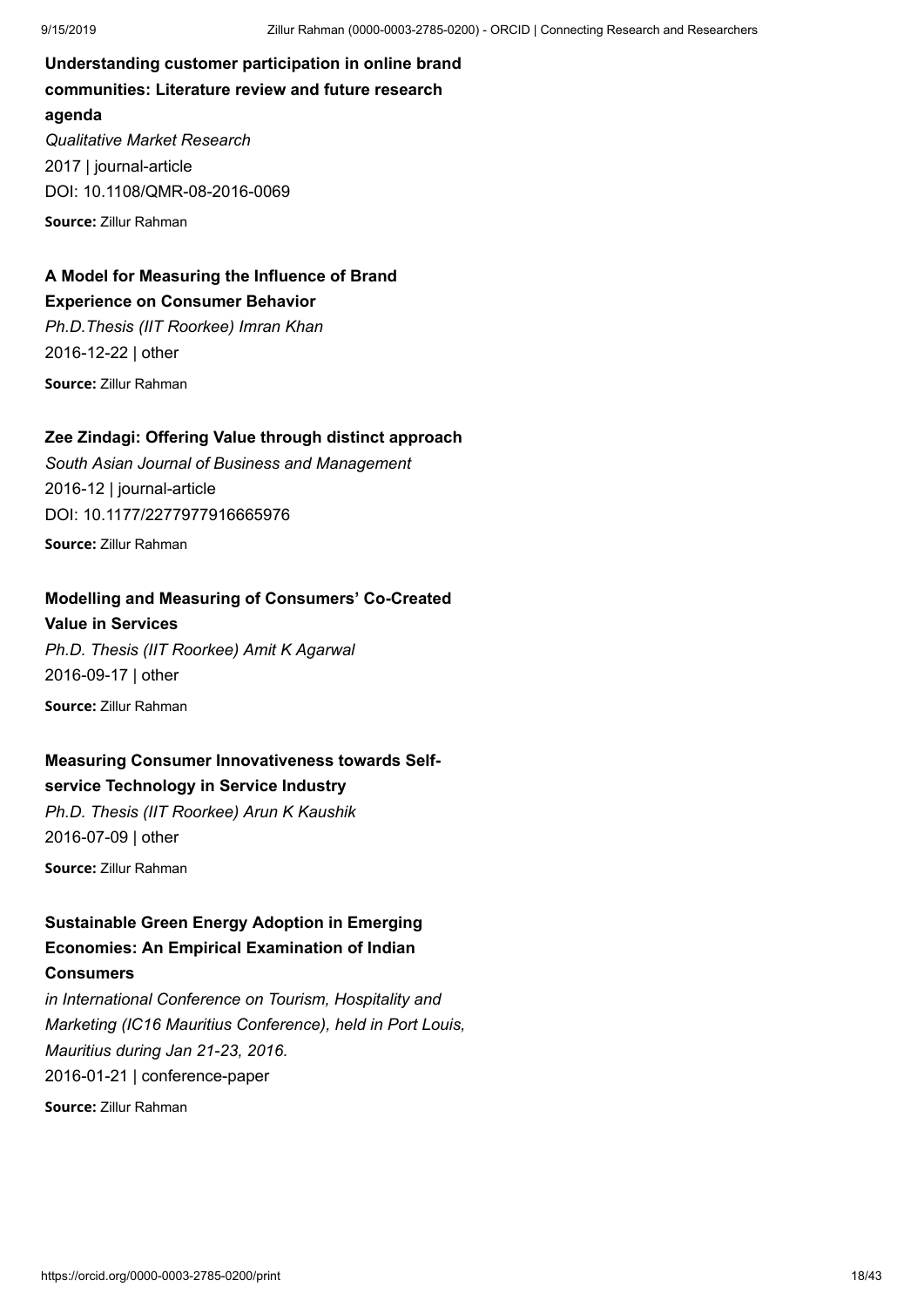### **Using Big Data Analytics for Competitive Advantage**

*International Journal of Innovative Research and Development* 2016-01 | journal-article **Source:** Zillur Rahman

### **Are Street Vendors Really Innovative Toward Self-**

#### **service Technology?**

*Information Technology for Development* 2016 | journal-article DOI: [10.1080/02681102.2015.1052359](https://doi.org/10.1080/02681102.2015.1052359) EID: 2-s2.0-84931003242

**Source:** Scopus - Elsevier

### **Assessing the Influence of Stakeholders on Sustainability Marketing Strategy of Indian Companies**

*SAGE Open* 2016 | journal-article DOI: [10.1177/2158244016667991](https://doi.org/10.1177/2158244016667991) EID: 2-s2.0-84989856393

**Source:** Scopus - Elsevier

### **Buyer supplier relationship and supply chain sustainability: Empirical study of Indian automobile industry**

*Journal of Cleaner Production* 2016 | journal-article DOI: [10.1016/j.jclepro.2016.04.007](https://doi.org/10.1016/j.jclepro.2016.04.007) EID: 2-s2.0-84969568023

**Source:** Scopus - Elsevier

### **Consumer responses to CSR in Indian banking sector**

*International Review on Public and Nonprofit Marketing* 2016 | journal-article DOI: [10.1007/s12208-015-0146-3](https://doi.org/10.1007/s12208-015-0146-3) EID: 2-s2.0-84948946890 **Source:** Scopus - Elsevier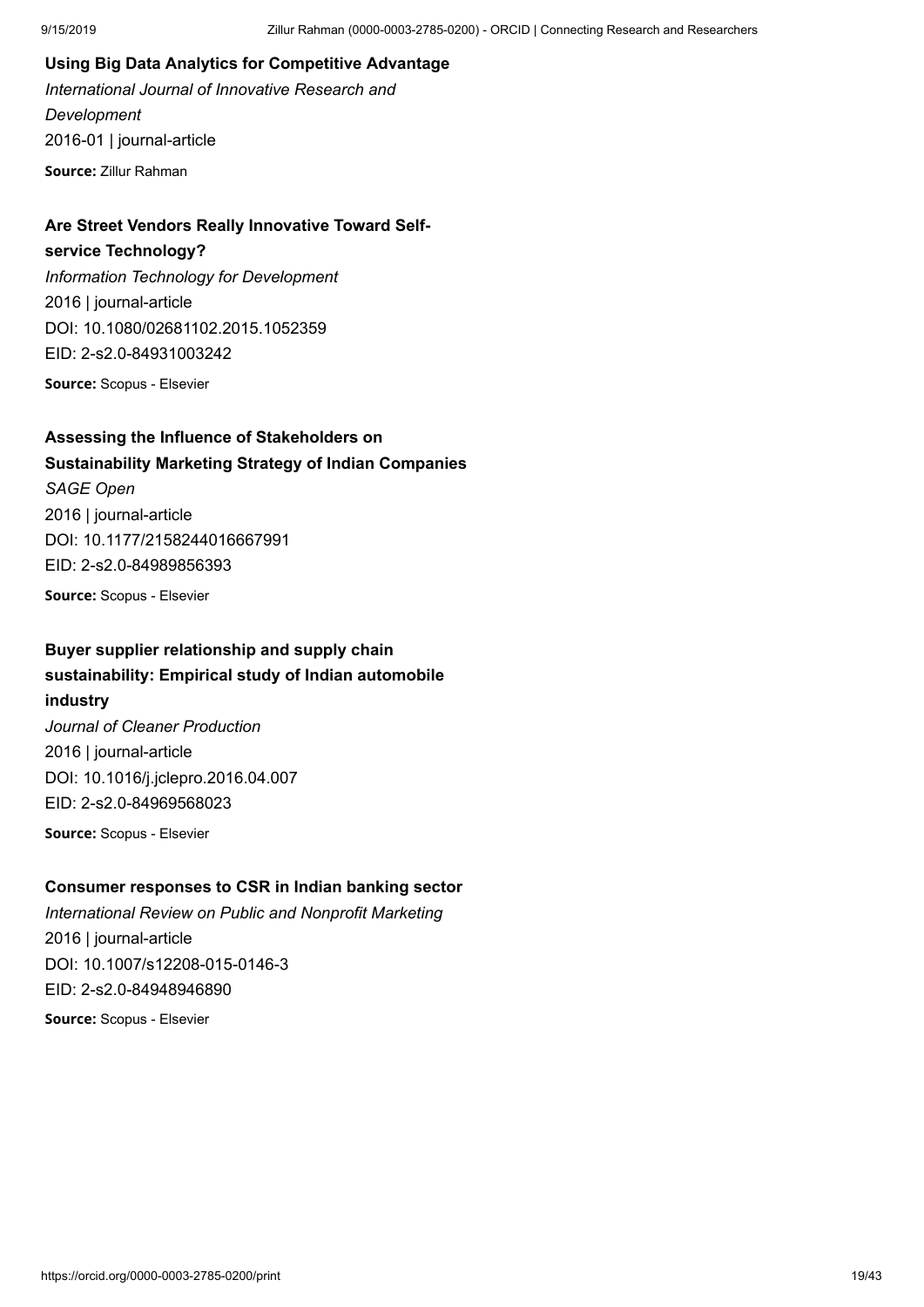**Customer co-creation through social media: The case of 'Crash the Pepsi IPL 2015'** *Journal of Direct, Data and Digital Marketing Practice* 2016 | journal-article DOI: [10.1057/dddmp.2016.4](https://doi.org/10.1057/dddmp.2016.4) EID: 2-s2.0-84992650880

**Source:** Scopus - Elsevier

### **E-tail brand experience's influence on e-brand trust and e-brand loyalty: The moderating role of gender**

*International Journal of Retail and Distribution Management* 2016 | journal-article DOI: [10.1108/IJRDM-09-2015-0143](https://doi.org/10.1108/ijrdm-09-2015-0143) EID: 2-s2.0-84982902915 **Source:** Scopus - Elsevier

**Erratum to: The influence of user participation in social media-based brand communities on brand loyalty: age and gender as moderators**

*Journal of Brand Management* 2016 | journal-article DOI: [10.1057/s41262-016-0018-0](https://doi.org/10.1057/s41262-016-0018-0) EID: 2-s2.0-85011649920

**Source:** Scopus - Elsevier

### **Examining the effects of brand love and brand image on customer engagement: An empirical study of fashion apparel brands**

*Journal of Global Fashion Marketing* 2016 | journal-article DOI: [10.1080/20932685.2015.1110041](https://doi.org/10.1080/20932685.2015.1110041) EID: 2-s2.0-84954341901

**Source:** Scopus - Elsevier

### **How does corporate association influence consumer brand loyalty? Mediating role of brand identification**

*Journal of Product and Brand Management* 2016 | journal-article DOI: [10.1108/JPBM-07-2015-0932](https://doi.org/10.1108/jpbm-07-2015-0932) EID: 2-s2.0-85001908152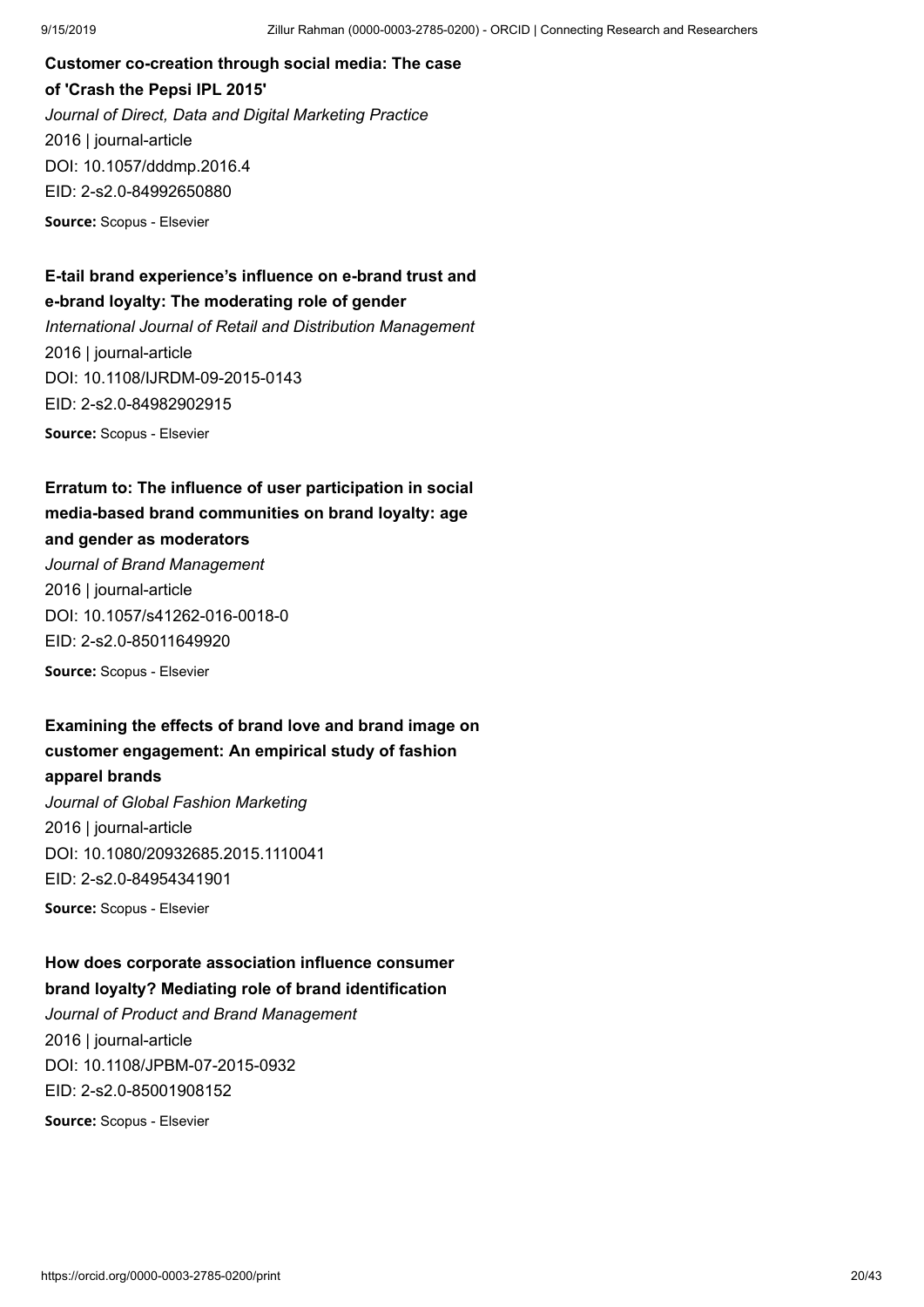**Impact of social CRM capabilities on firm performance: Examining the mediating role of co-created customer experience** *International Journal of Information Systems in the Service Sector* 2016 | journal-article DOI: [10.4018/IJISSS.2016100101](https://doi.org/10.4018/ijisss.2016100101) EID: 2-s2.0-84981333342 **Source:** Scopus - Elsevier

### **Information technology investment strategies: a review and synthesis of the literature**

*Technology Analysis and Strategic Management* 2016 | journal-article DOI: [10.1080/09537325.2016.1181742](https://doi.org/10.1080/09537325.2016.1181742) EID: 2-s2.0-84966715245 **Source:** Scopus - Elsevier

**Linking Customer Engagement to Trust and Word-of-**

### **Mouth on Facebook Brand Communities: An Empirical**

#### **Study**

*Journal of Internet Commerce* 2016 | journal-article DOI: [10.1080/15332861.2015.1124008](https://doi.org/10.1080/15332861.2015.1124008) EID: 2-s2.0-84958977279 **Source:** Scopus - Elsevier

## **Mangaldeep: Spreading Fragrance In India**

*South Asian Journal of Business and Management Cases.* 2016 | journal-article DOI: [10.1177/2277977916634253](https://doi.org/10.1177/2277977916634253)

**Source:** Zillur Rahman

## **Measuring consumer perception of CSR in tourism**

**industry: Scale development and validation**

*Journal of Hospitality and Tourism Management* 2016 | journal-article DOI: [10.1016/j.jhtm.2016.03.002](https://doi.org/10.1016/j.jhtm.2016.03.002) EID: 2-s2.0-84964018488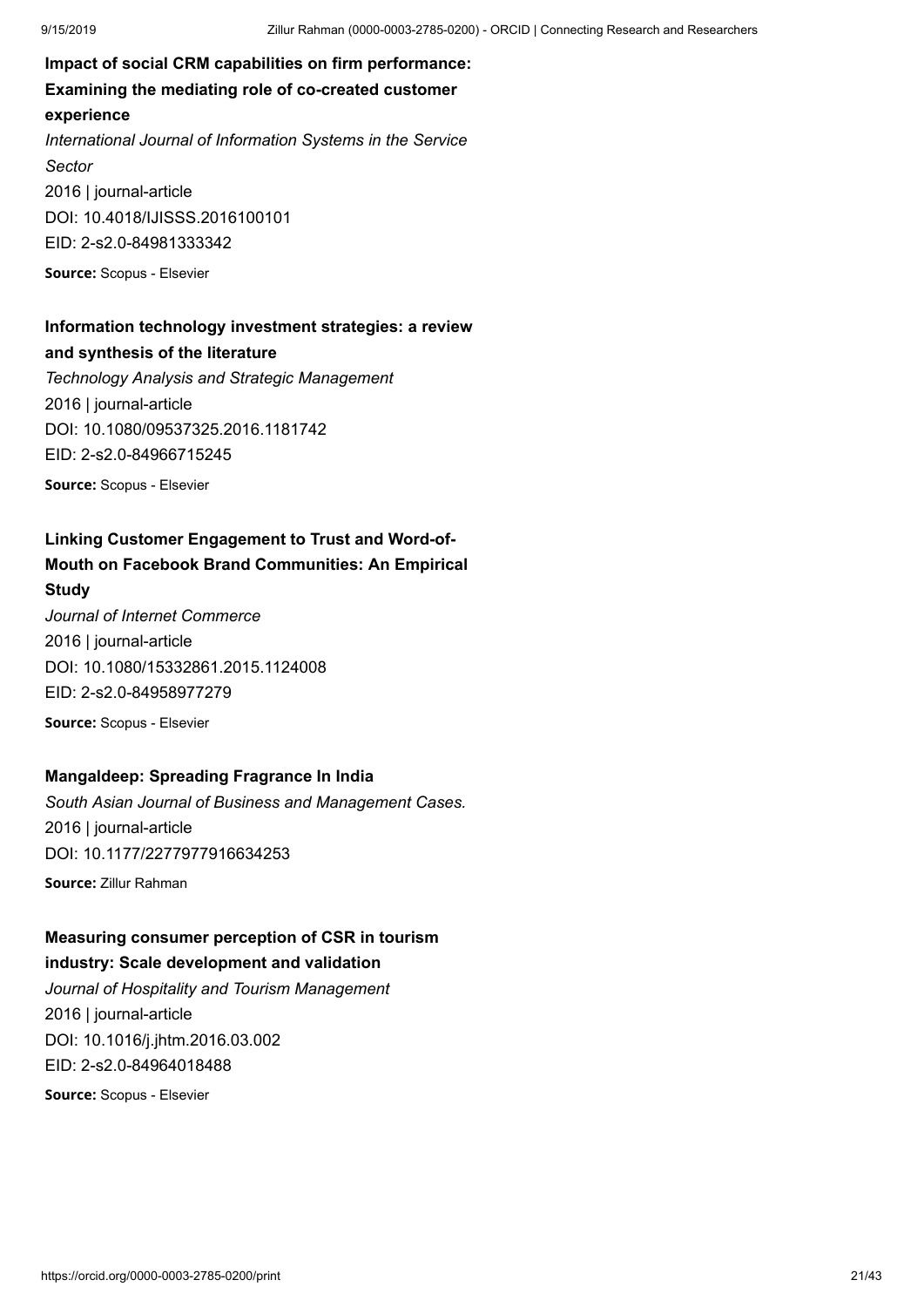## **NEDFi: Transforming Lives through Shared Value Creation**

*Asian Journal of Management Cases* 2016 | journal-article DOI: [10.1177/0972820116631413](https://doi.org/10.1177/0972820116631413) EID: 2-s2.0-84962159363 **Source:** Scopus - Elsevier

**Place branding research: a thematic review and future**

### **research agenda**

*International Review on Public and Nonprofit Marketing* 2016 | journal-article DOI: [10.1007/s12208-015-0150-7](https://doi.org/10.1007/s12208-015-0150-7) EID: 2-s2.0-84961677961

**Source:** Scopus - Elsevier

### **Predictors of young consumer's green purchase**

### **behaviour**

*Management of Environmental Quality: An International Journal* 2016 | journal-article DOI: [10.1108/MEQ-05-2015-0091](https://doi.org/10.1108/meq-05-2015-0091) EID: 2-s2.0-84971607297

**Source:** Scopus - Elsevier

## **Retail brand experience: scale development and**

### **validation**

*Journal of Product and Brand Management* 2016 | journal-article DOI: [10.1108/JPBM-07-2015-0943](https://doi.org/10.1108/jpbm-07-2015-0943) EID: 2-s2.0-84983605885

**Source:** Scopus - Elsevier

### **Self-service innovativeness scale: introduction, development, and validation of scale**

*Service Business* 2016 | journal-article DOI: [10.1007/s11628-015-0291-0](https://doi.org/10.1007/s11628-015-0291-0) EID: 2-s2.0-84939248434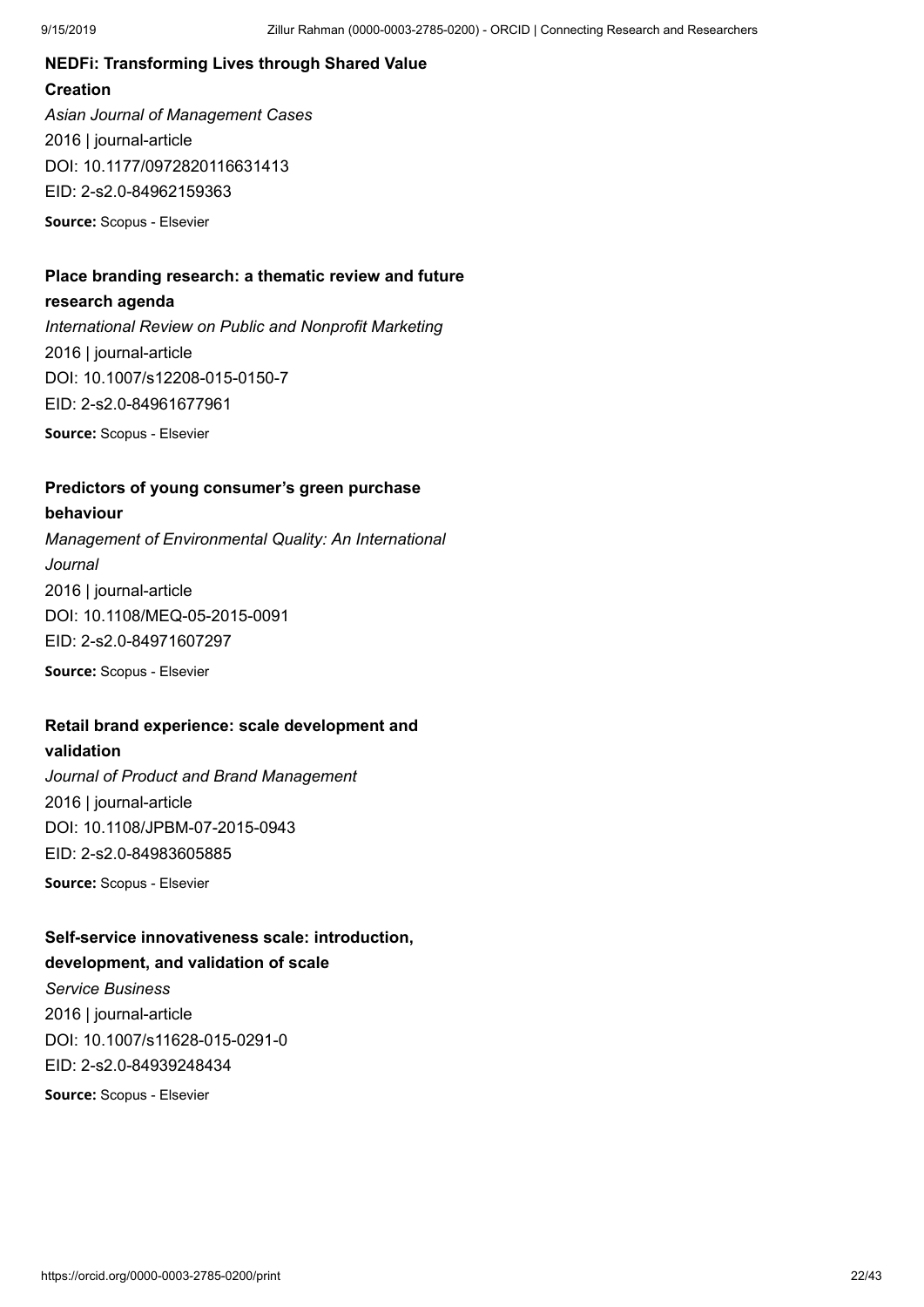**Stakeholder identification and classification: a sustainability marketing perspective** *Management Research Review* 2016 | journal-article DOI: [10.1108/MRR-09-2013-0224](https://doi.org/10.1108/mrr-09-2013-0224) EID: 2-s2.0-84953860623

**Source:** Scopus - Elsevier

### **The concept of online corporate brand experience: an empirical assessment**

*Marketing Intelligence and Planning* 2016 | journal-article DOI: [10.1108/MIP-01-2016-0007](https://doi.org/10.1108/mip-01-2016-0007) EID: 2-s2.0-84979654220 **Source:** Scopus - Elsevier

**The CSR's influence on customer responses in Indian**

### **banking sector**

*Journal of Retailing and Consumer Services* 2016 | journal-article DOI: [10.1016/j.jretconser.2015.11.008](https://doi.org/10.1016/j.jretconser.2015.11.008) EID: 2-s2.0-84951304893

**Source:** Scopus - Elsevier

### **The effect of CSR on consumer behavioral responses**

### **after service failure and recovery**

*European Business Review* 2016 | journal-article DOI: [10.1108/EBR-11-2015-0134](https://doi.org/10.1108/ebr-11-2015-0134) EID: 2-s2.0-84979204248

**Source:** Scopus - Elsevier

## **The influence of user participation in social mediabased brand communities on brand loyalty: Age and gender as moderators** *Journal of Brand Management* 2016 | journal-article DOI: [10.1057/s41262-016-0002-8](https://doi.org/10.1057/s41262-016-0002-8) EID: 2-s2.0-85013225356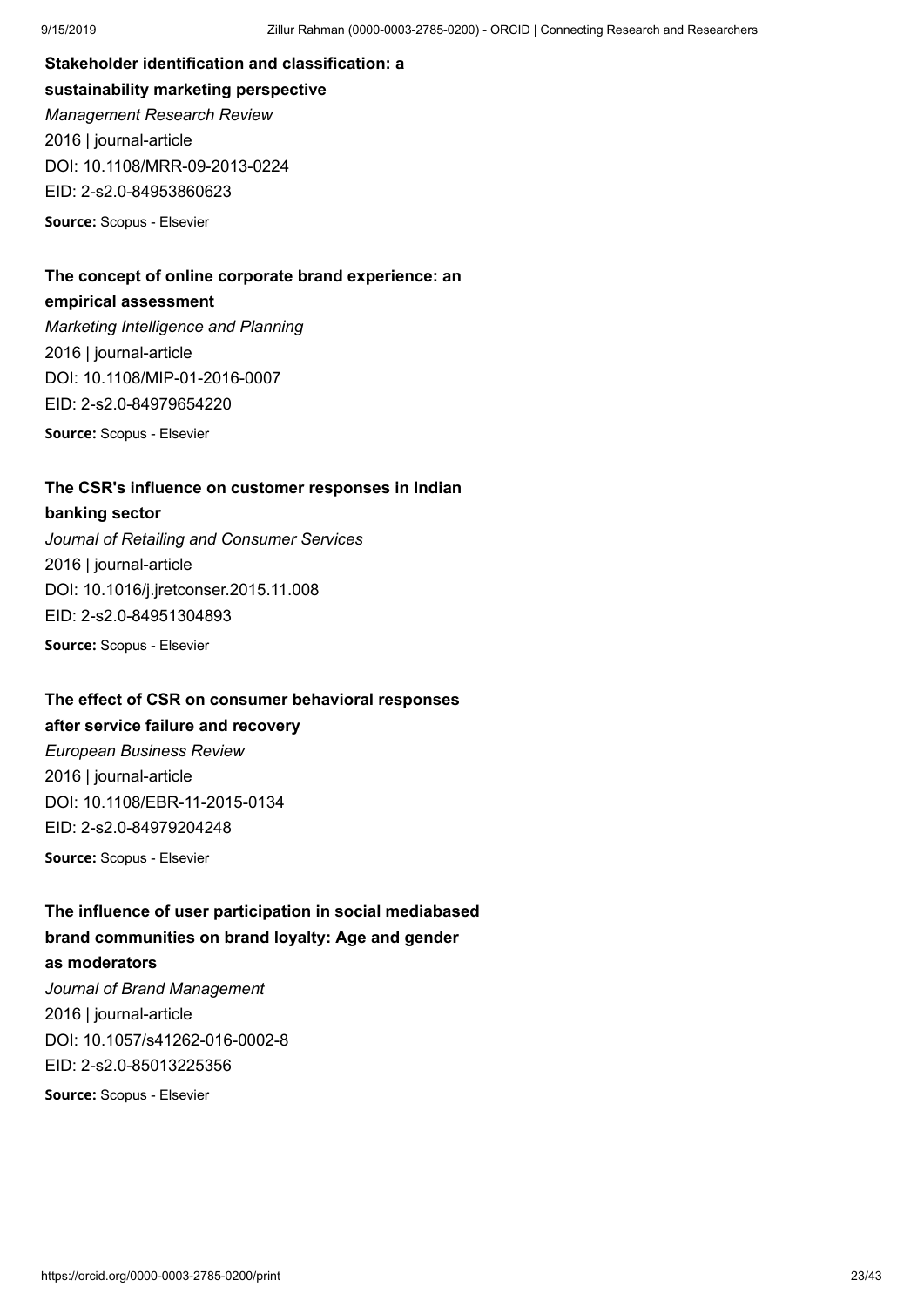**The role of customer brand engagement and brand experience in online banking** *International Journal of Bank Marketing* 2016 | journal-article DOI: [10.1108/IJBM-07-2015-0110](https://doi.org/10.1108/ijbm-07-2015-0110) EID: 2-s2.0-84988498995

**Source:** Scopus - Elsevier

### **The social role of social media: the case of Chennai rains-2015**

*Social Network Analysis and Mining* 2016 | journal-article DOI: [10.1007/s13278-016-0410-5](https://doi.org/10.1007/s13278-016-0410-5) EID: 2-s2.0-84993929514 **Source:** Scopus - Elsevier

**The transpiring journey of customer engagement research in marketing: A systematic review of the past decade** *Management Decision*

2016 | journal-article DOI: [10.1108/MD-01-2016-0028](https://doi.org/10.1108/md-01-2016-0028) EID: 2-s2.0-84987704906

**Source:** Scopus - Elsevier

### **Measuring the Influence of Corporate Social Responsibility on Consumer Responses**

*Ph.D. Thesis (IIT Roorkee) Mobin Fatma* 2015-12-19 | other

**Source:** Zillur Rahman

### **The role of CSR as a determinant of consumer responses in financial sector**

*Decision* 2015-11-05 | journal-article DOI: [10.1007/s40622-015-0108-y](https://doi.org/10.1007/s40622-015-0108-y) **Source:** Crossref Metadata Search

## **Brand experience formation mechanism and its possible outcomes: A theoretical framework** *Mark. Rev.*

2015-08 | journal-article DOI: [10.1362/146934715x14373846573748](https://doi.org/10.1362/146934715x14373846573748)

**Source:** Crossref Metadata Search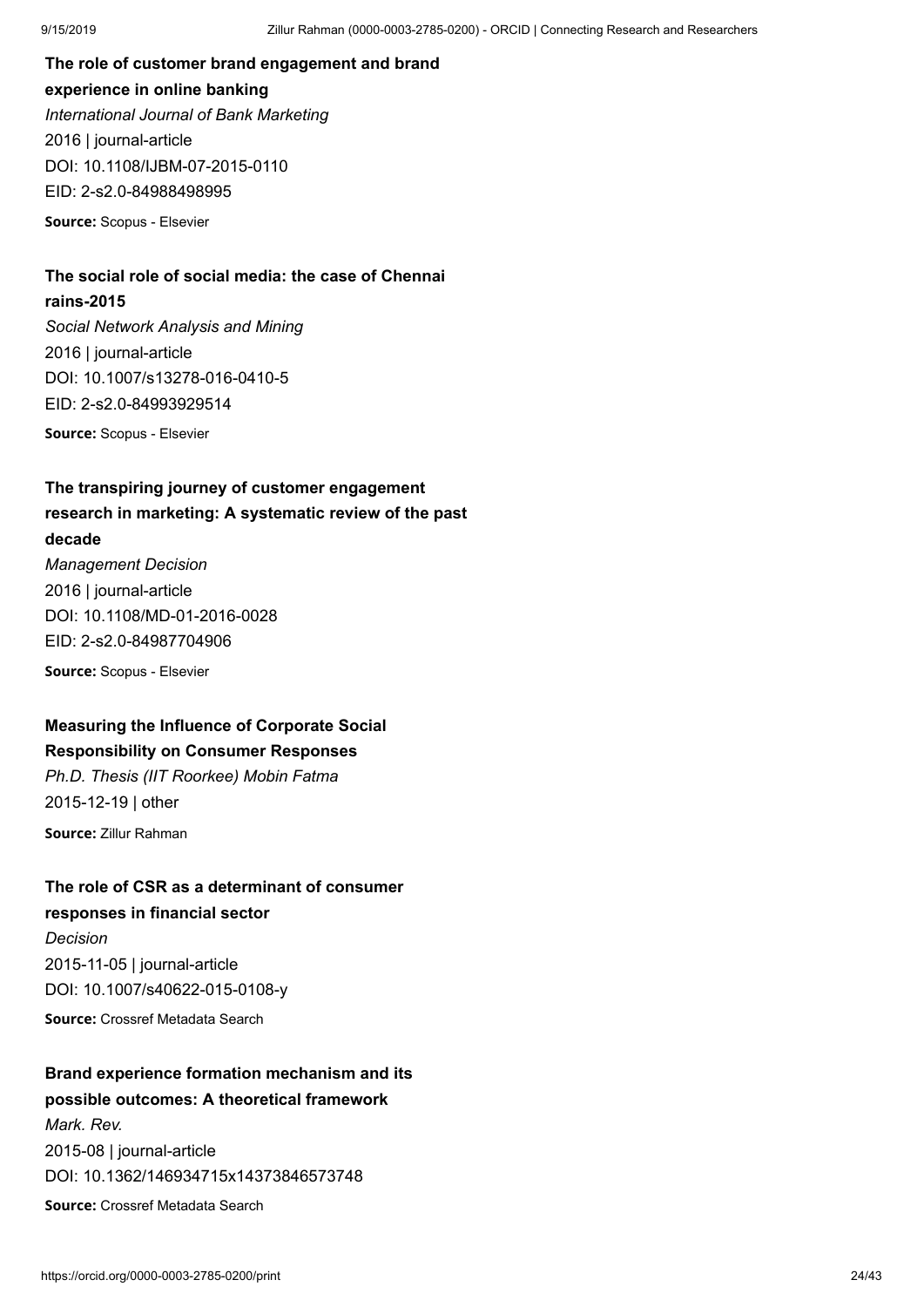### **A review and future directions of brand experience research**

*International Strategic Management Review* 2015-06 | journal-article DOI: [10.1016/j.ism.2015.09.003](https://doi.org/10.1016/j.ism.2015.09.003)

**Source:** Crossref Metadata Search

## **Factors Affecting Green Purchase Behaviour and**

### **Future Research Directions**

*International Strategic Management Review* 2015-06 | journal-article DOI: [10.1016/j.ism.2015.04.001](https://doi.org/10.1016/j.ism.2015.04.001) **Source:** Crossref Metadata Search

### **Roles and Resource Contributions of Customers in**

## **Value Co-creation** *International Strategic Management Review* 2015-06 | journal-article DOI: [10.1016/j.ism.2015.03.001](https://doi.org/10.1016/j.ism.2015.03.001)

**Source:** Crossref Metadata Search

## **Sustainability adoption through buyer supplier**

## **relationship across supply chain: A literature review and conceptual framework**

*International Strategic Management Review* 2015-06 | journal-article DOI: [10.1016/j.ism.2015.04.002](https://doi.org/10.1016/j.ism.2015.04.002) **Source:** Crossref Metadata Search

## **A Resource-Based View on Marketing Capability, Operations Capability and Financial Performance: An Empirical Examination of Mediating Role** *Procedia - Social and Behavioral Sciences*

2015-05 | journal-article DOI: [10.1016/j.sbspro.2015.03.201](https://doi.org/10.1016/j.sbspro.2015.03.201) **Source:** Crossref Metadata Search

## **Co-creation of Social Value through Integration of Stakeholders**

*Procedia - Social and Behavioral Sciences* 2015-05 | journal-article DOI: [10.1016/j.sbspro.2015.03.198](https://doi.org/10.1016/j.sbspro.2015.03.198)

**Source:** Crossref Metadata Search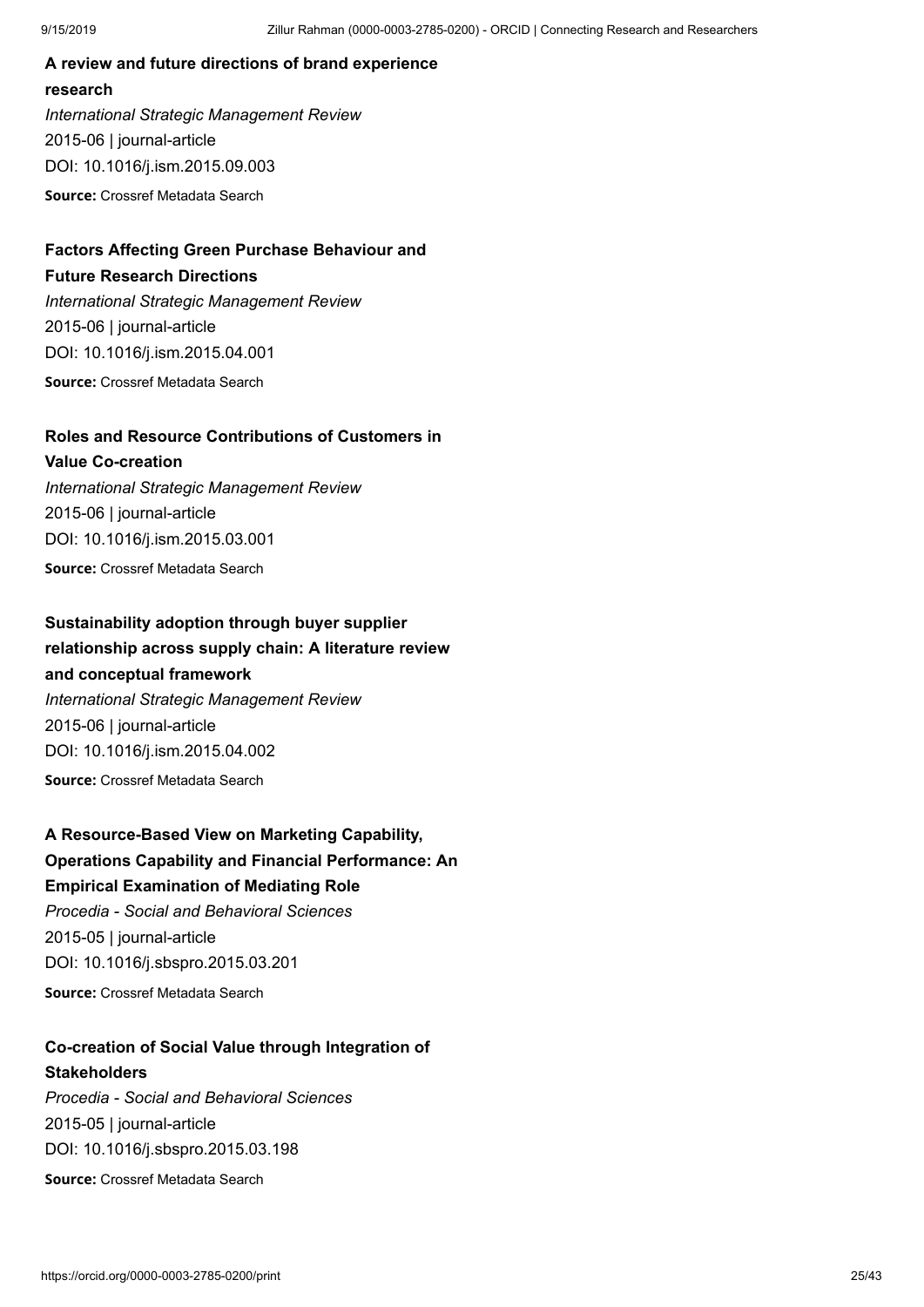**Customer Service Experience in Hotel Operations: An Empirical Analysis** *Procedia - Social and Behavioral Sciences* 2015-05 | journal-article DOI: [10.1016/j.sbspro.2015.03.222](https://doi.org/10.1016/j.sbspro.2015.03.222)

**Source:** Crossref Metadata Search

## **Mobile Social Media: The New Hybrid Element of Digital Marketing Communications**

*Procedia - Social and Behavioral Sciences* 2015-05 | journal-article DOI: [10.1016/j.sbspro.2015.03.229](https://doi.org/10.1016/j.sbspro.2015.03.229) **Source:** Crossref Metadata Search

### **Sustainability, Social Responsibility and Value Co-**

### **creation: A Case Study Based Approach**

*Procedia - Social and Behavioral Sciences* 2015-05 | journal-article DOI: [10.1016/j.sbspro.2015.03.227](https://doi.org/10.1016/j.sbspro.2015.03.227) **Source:** Crossref Metadata Search

## **Sustainability Adoption through Relationship Marketing**

**across Supply Chain in Indian Firms**

*Ph.D. Thesis (IIT Roorkee) Divesh Kumar* 2015-04-27 | other **Source:** Zillur Rahman

### **An alternative model of self-service retail technology**

**adoption**

*Journal of Services Marketing* 2015 | journal-article DOI: [10.1108/JSM-08-2014-0276](https://doi.org/10.1108/jsm-08-2014-0276) EID: 2-s2.0-84937897263

**Source:** Scopus - Elsevier

### **An interpretive structural modelling for sustainable healthcare quality dimensions in hospital services**

*IJQRS* 2015 | journal-article DOI: [10.1504/ijqrs.2015.069780](https://doi.org/10.1504/ijqrs.2015.069780) **Source:** Crossref Metadata Search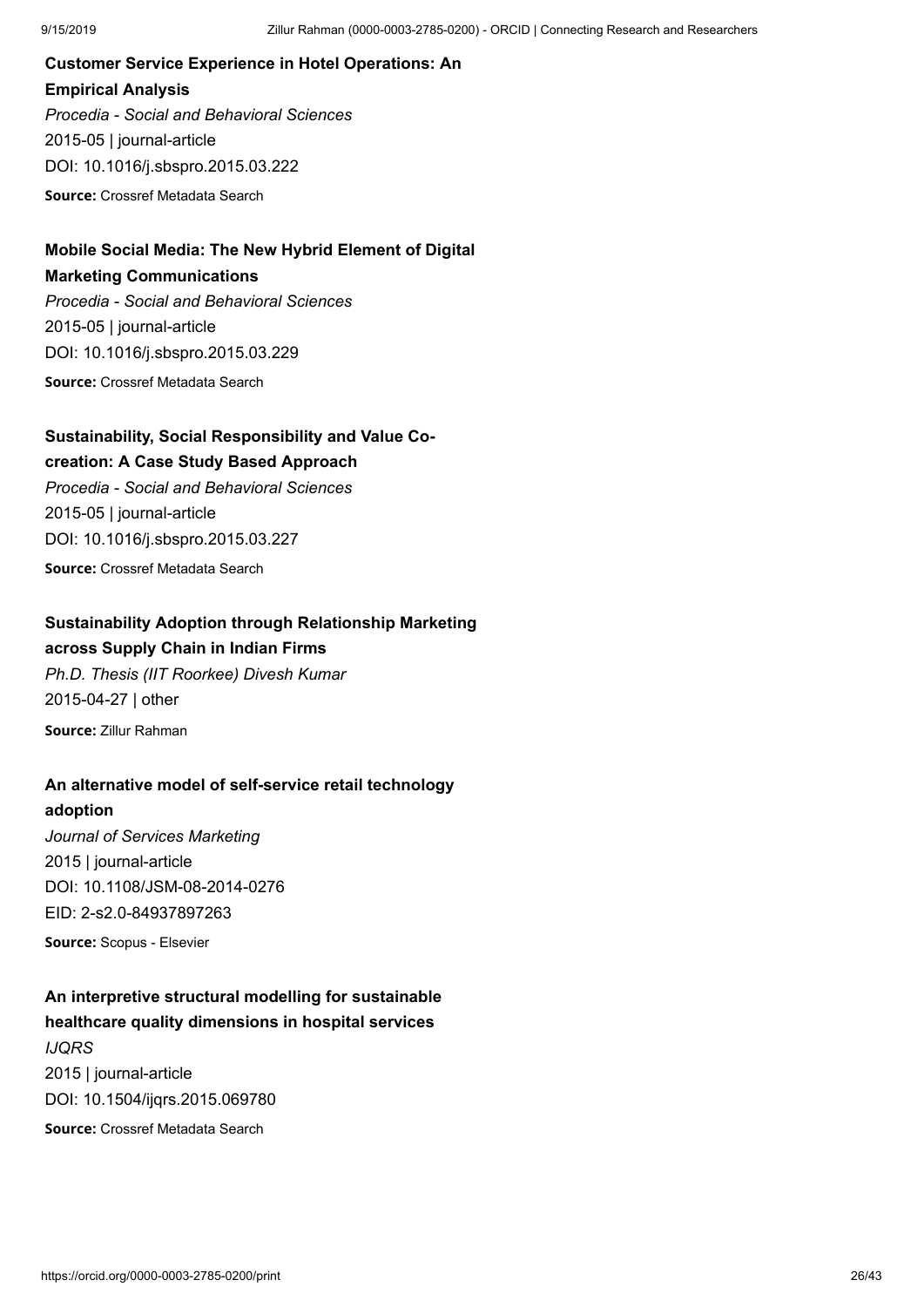**Brand experience anatomy in retailing: An interpretive structural modeling approach** *Journal of Retailing and Consumer Services* 2015 | journal-article DOI: [10.1016/j.jretconser.2015.02.003](https://doi.org/10.1016/j.jretconser.2015.02.003) EID: 2-s2.0-84927770267

**Source:** Scopus - Elsevier

## **Building company reputation and brand equity through CSR: the mediating role of trust**

*International Journal of Bank Marketing* 2015 | journal-article DOI: [10.1108/IJBM-11-2014-0166](https://doi.org/10.1108/ijbm-11-2014-0166) EID: 2-s2.0-84975853384

**Source:** Scopus - Elsevier

### **Consumer perspective on csr literature review and**

### **future research agenda**

*Management Research Review* 2015 | journal-article DOI: [10.1108/MRR-09-2013-0223](https://doi.org/10.1108/mrr-09-2013-0223) EID: 2-s2.0-84923271382

**Source:** Scopus - Elsevier

### **Flipkart Big Billion Day:Mega Success or Failure?**

*Case Center* 2015 | journal-article **Source:** Zillur Rahman

## **Identification and prioritization of barriers to total quality management implementation in service industry: An analytic hierarchy process approach** *TQM Journal* 2015 | journal-article DOI: [10.1108/TQM-11-2013-0122](https://doi.org/10.1108/tqm-11-2013-0122) EID: 2-s2.0-84938789104 **Source:** Scopus - Elsevier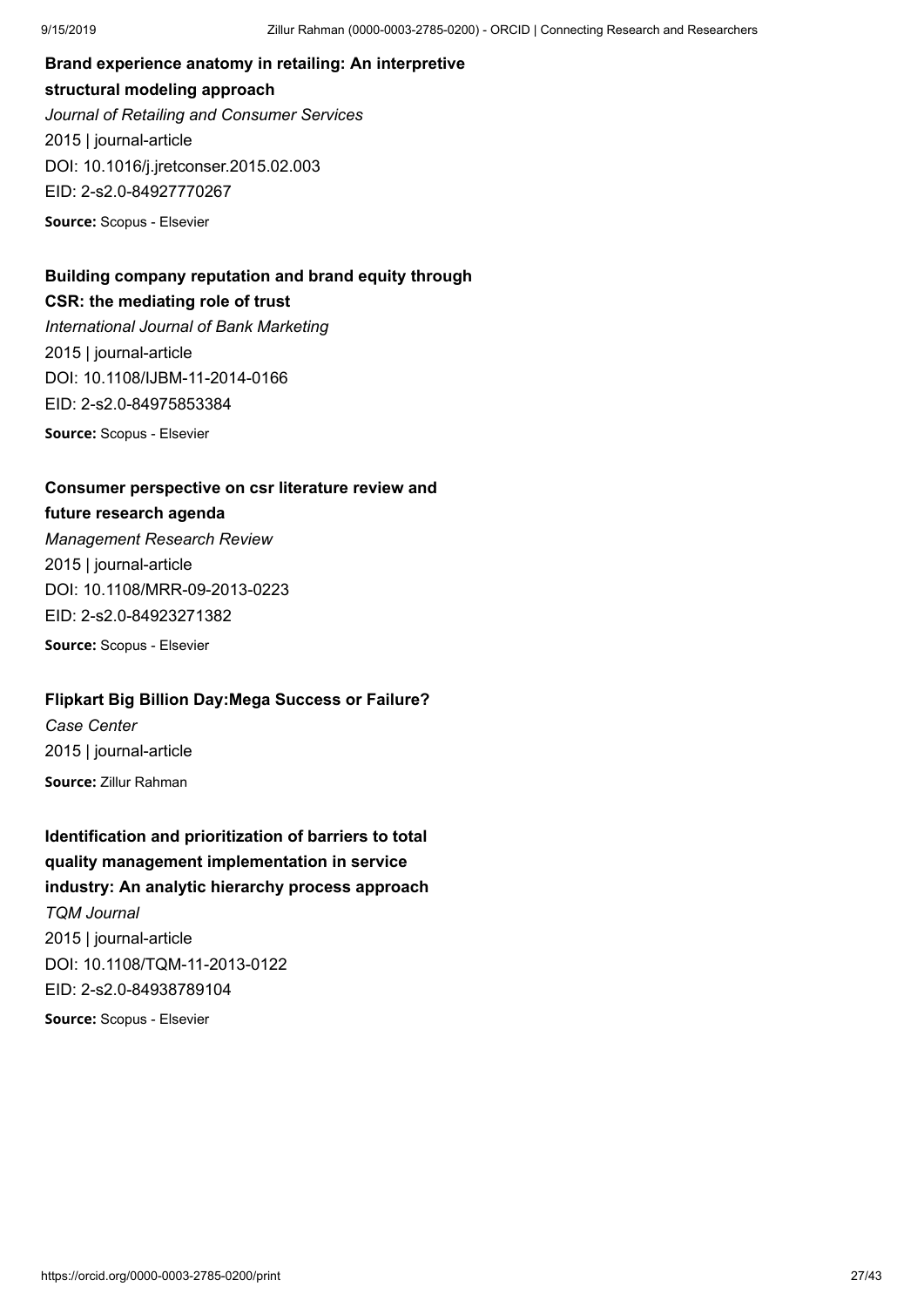**Identification and prioritization of corporate sustainability practices using analytical hierarchy process** *Journal of Modelling in Management* 2015 | journal-article DOI: [10.1108/JM2-09-2012-0030](https://doi.org/10.1108/jm2-09-2012-0030) EID: 2-s2.0-84954524384 **Source:** Scopus - Elsevier

## **Innovation adoption across self-service banking**

### **technologies in india**

*International Journal of Bank Marketing* 2015 | journal-article DOI: [10.1108/IJBM-01-2014-0006](https://doi.org/10.1108/ijbm-01-2014-0006) EID: 2-s2.0-84958247238

**Source:** Scopus - Elsevier

### **Marketing capabilities and firm performance: literature**

### **review and future research agenda**

*International Journal of Productivity and Performance Management* 2015 | journal-article DOI: [10.1108/IJPPM-08-2014-0117](https://doi.org/10.1108/ijppm-08-2014-0117) EID: 2-s2.0-84945934367 **Source:** Scopus - Elsevier

### **Service quality in healthcare establishments: a**

### **literature review**

*IJBHR* 2015 | journal-article DOI: [10.1504/ijbhr.2015.071465](https://doi.org/10.1504/ijbhr.2015.071465)

**Source:** Crossref Metadata Search

## **Tourist behaviour towards self-service hotel technology adoption: Trust and subjective norm as key antecedents** *Tourism Management Perspectives*

2015 | journal-article DOI: [10.1016/j.tmp.2015.09.002](https://doi.org/10.1016/j.tmp.2015.09.002) EID: 2-s2.0-84942256704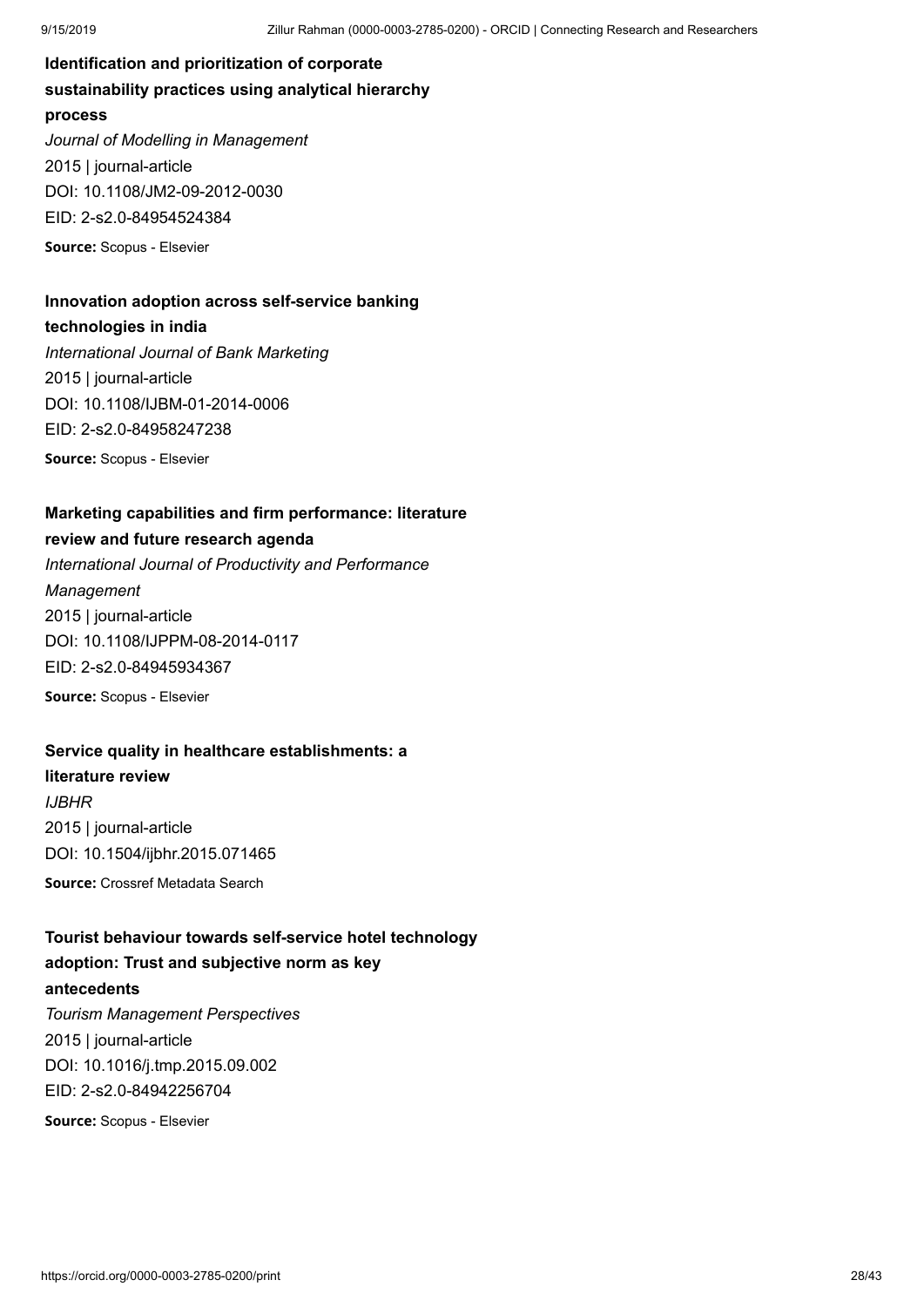### **Zero-B: Introducing Green Innovation in Water Purifiers**

*South Asian Journal of Business and Management Cases* 2015 | journal-article DOI: [10.1177/2277977915596246](https://doi.org/10.1177/2277977915596246) **Source:** Zillur Rahman

### **Modelling barriers of sustainable supply chain flexibility**

*Twin Conference: 7th International Conference on Contemporary Business-7th ICCB & 14th Global Conference on Flexible Systems Management-GLOGIFT 14, held at Curtin University, Singapore during Oct 15-17, 2014.* 2014-10-15 | conference-paper **Source:** Zillur Rahman

## **Influence of Experiential Marketing on Customer**

### **Purchase Intention:A Study of Passenger Car Market**

*Management and Labour Studies* 2014-08 | journal-article DOI: [10.1177/0258042X15572411](https://doi.org/10.1177/0258042x15572411)

**Source:** Zillur Rahman

### **Multi-Item Stakeholder Based Scale to Measure CSR in**

### **the Banking Industry**

*International Strategic Management Review* 2014-06 | journal-article DOI: [10.1016/j.ism.2014.06.001](https://doi.org/10.1016/j.ism.2014.06.001) **Source:** Crossref Metadata Search

### **Marketing through Spirituality: A Case of Patanjali**

### **Yogpeeth**

*Procedia - Social and Behavioral Sciences* 2014-05 | journal-article DOI: [10.1016/j.sbspro.2014.04.215](https://doi.org/10.1016/j.sbspro.2014.04.215) **Source:** Crossref Metadata Search

### **Measuring and Managing Customer based Brand Equity in Indian Healthcare Establishments**

*Ph.D. Thesis (IIT Roorkee) Ishwar Kumar* 2014-04-25 | other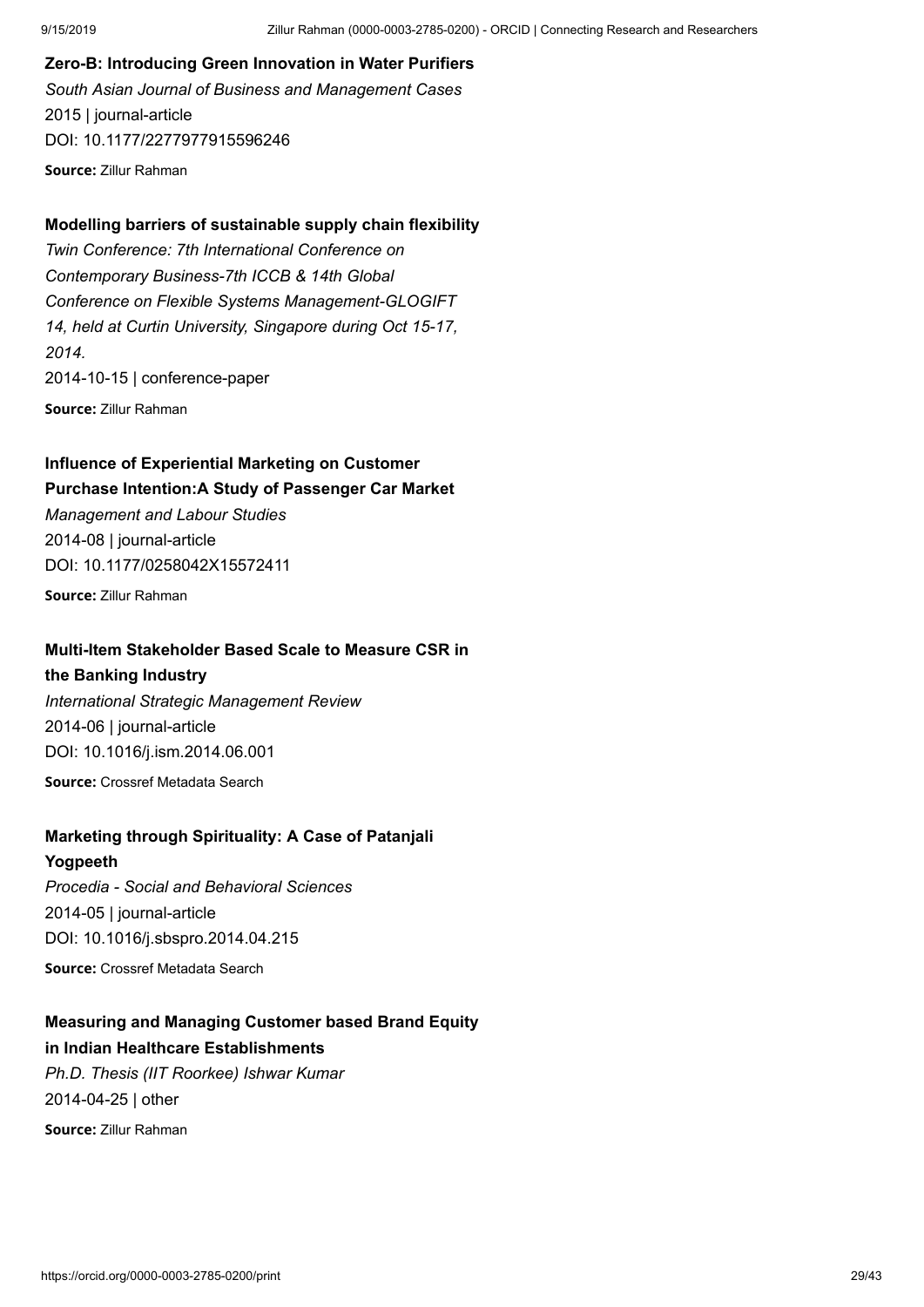**Building a corporate identity using corporate social responsibility: A website based study of Indian banks** *Social Responsibility Journal* 2014 | journal-article DOI: [10.1108/SRJ-01-2013-0002](https://doi.org/10.1108/srj-01-2013-0002) EID: 2-s2.0-84917735544 **Source:** Scopus - Elsevier

### **Corporate sustainability performance and firm performance association: a literature review**

*IJSSM* 2014 | journal-article DOI: [10.1504/ijssm.2014.070843](https://doi.org/10.1504/ijssm.2014.070843) **Source:** Crossref Metadata Search

### **Corporate sustainability performance assessment: an analytical hierarchy process approach**

*IJIIM* 2014 | journal-article DOI: [10.1504/ijiim.2014.065285](https://doi.org/10.1504/ijiim.2014.065285)

**Source:** Crossref Metadata Search

## **Measuring customer experience in banks: scale**

### **development and validation**

*Journal of Modelling in Management* 2014 | journal-article DOI: [10.1108/JM2-07-2012-0023](https://doi.org/10.1108/jm2-07-2012-0023) EID: 2-s2.0-84954563229

**Source:** Scopus - Elsevier

### **Perspectives and Dimensions of Consumer Innovativeness: A Literature Review and Future Agenda**

*Journal of International Consumer Marketing* 2014 | journal-article DOI: [10.1080/08961530.2014.893150](https://doi.org/10.1080/08961530.2014.893150) EID: 2-s2.0-84899705184

**Source:** Scopus - Elsevier

### **Assessing Corporate Sustainability Performance and Its Impact on Firm Performance**

*Ph.D. Thesis (IIT Roorkee) Vinod Kumar* 2013-12-13 | other **Source:** Zillur Rahman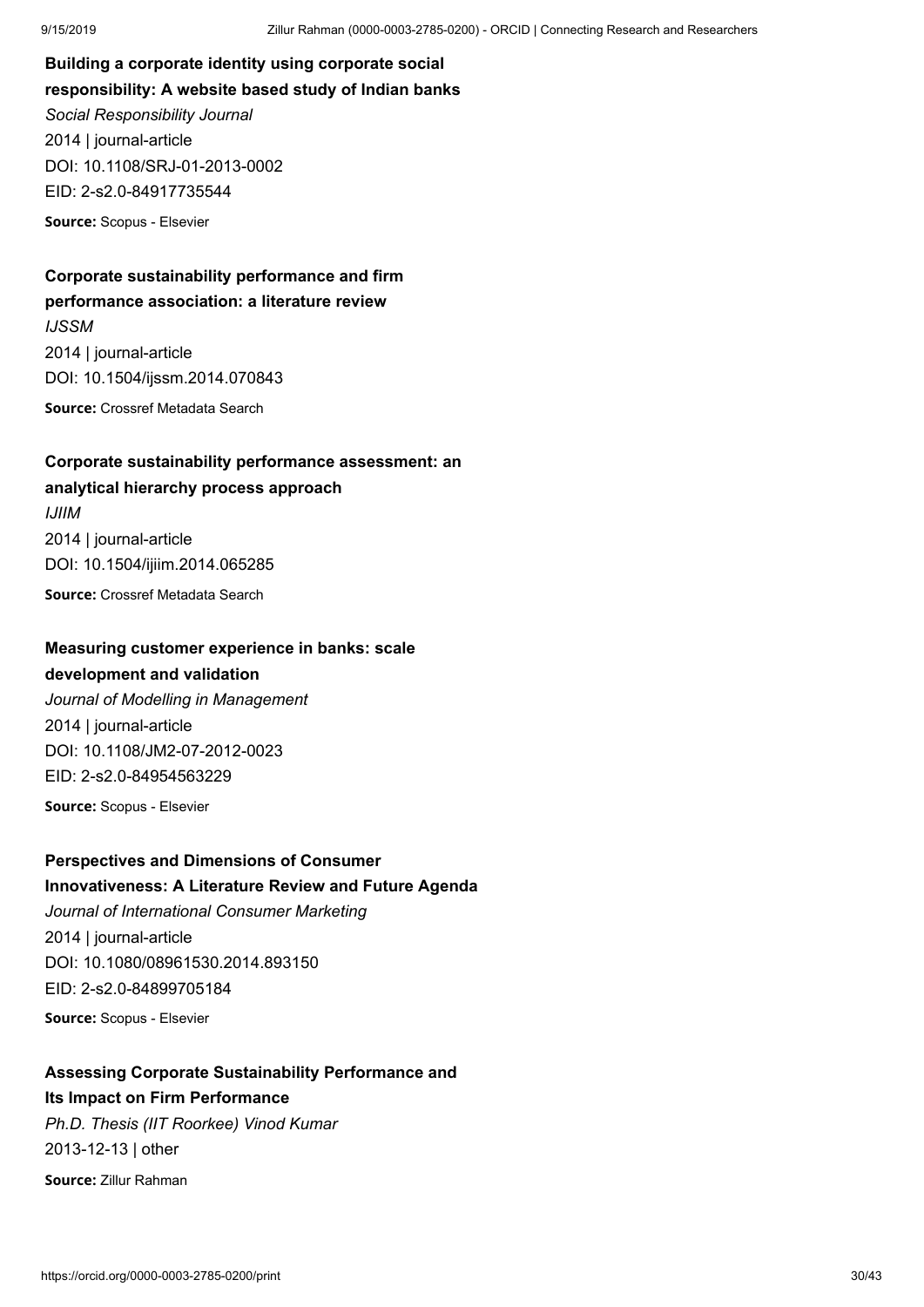**Assessing the influence of Stakeholders on Sustainability Marketing Strategy** *Ph.D. Thesis (IIT Roorkee) Praveen Goyal* 2013-12-07 | other

**Source:** Zillur Rahman

**Developing a model for Analyzing and Measuring Customer Experience: A study of Indian Banks** *Ph.D. Thesis (IIT Roorkee) Ruchi Garg* 2013-11-26 | other **Source:** Zillur Rahman

**An empirical investigation of relationship between total quality management practices and quality performance in Indian service companies** *International Journal of Quality and Reliability Management* 2013 | journal-article DOI: [10.1108/02656711311299845](https://doi.org/10.1108/02656711311299845) EID: 2-s2.0-84874810149

**Source:** Scopus - Elsevier

## **An instrument for measuring the key practices of total quality management in ICT industry: An empirical study in India** *Service Business*

2013 | journal-article DOI: [10.1007/s11628-012-0161-y](https://doi.org/10.1007/s11628-012-0161-y) EID: 2-s2.0-84882835259

**Source:** Scopus - Elsevier

**Corporate sustainability performance and firm performance research: Literature review and future research agenda** *Management Decision* 2013 | journal-article DOI: [10.1108/00251741311301867](https://doi.org/10.1108/00251741311301867) EID: 2-s2.0-84874559913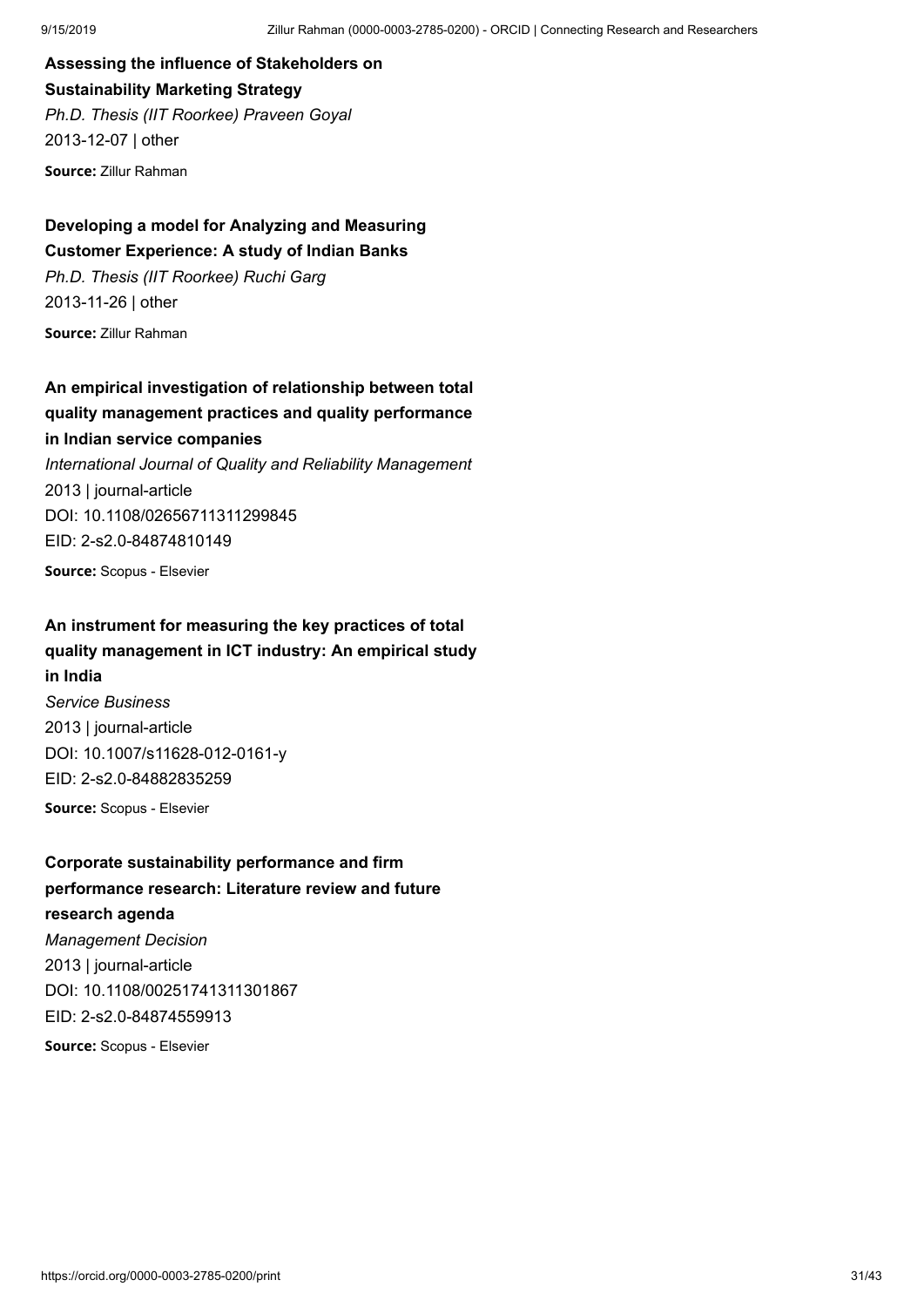**Current Health of Indian Healthcare and Hospitality Industries: A Demographic Study** *International Journal of Business Research and Development (IJBRD)* 2013 | journal-article

**Source:** Zillur Rahman

### **Modelling relationship marketing strategies for sustainability adoption**

*IJIIM* 2013 | journal-article DOI: [10.1504/ijiim.2013.059971](https://doi.org/10.1504/ijiim.2013.059971) **Source:** Crossref Metadata Search

**Survey on the usage of total quality management tools and techniques in Indian service industries: an empirical analysis** *IJQI*

2013 | journal-article DOI: [10.1504/ijqi.2013.056985](https://doi.org/10.1504/ijqi.2013.056985)

**Source:** Crossref Metadata Search

### **Sustainability Marketing Strategy: An Analysis of**

### **Recent Literature**

*Global Business Review* 2013 | journal-article DOI: [10.1177/0972150913501598](https://doi.org/10.1177/0972150913501598) EID: 2-s2.0-84889011871

**Source:** Scopus - Elsevier

### **Design and Development of an Integrated Quality Model for a Healthcare Establishment** *Ph.D. Thesis (IIT Roorkee) Dr. M Azam*

2012-12-15 | other

**Source:** Zillur Rahman

## **Are Indian Hospitality Companies aware of Total Quality Management? An Emprical Investigation**

*Eurasia Business & Economics Society (EBES) 2012 Warsaw Conference, held in Warsaw, Poland from Nov 1-3, 2012* 2012-12-01 | conference-paper **Source:** Zillur Rahman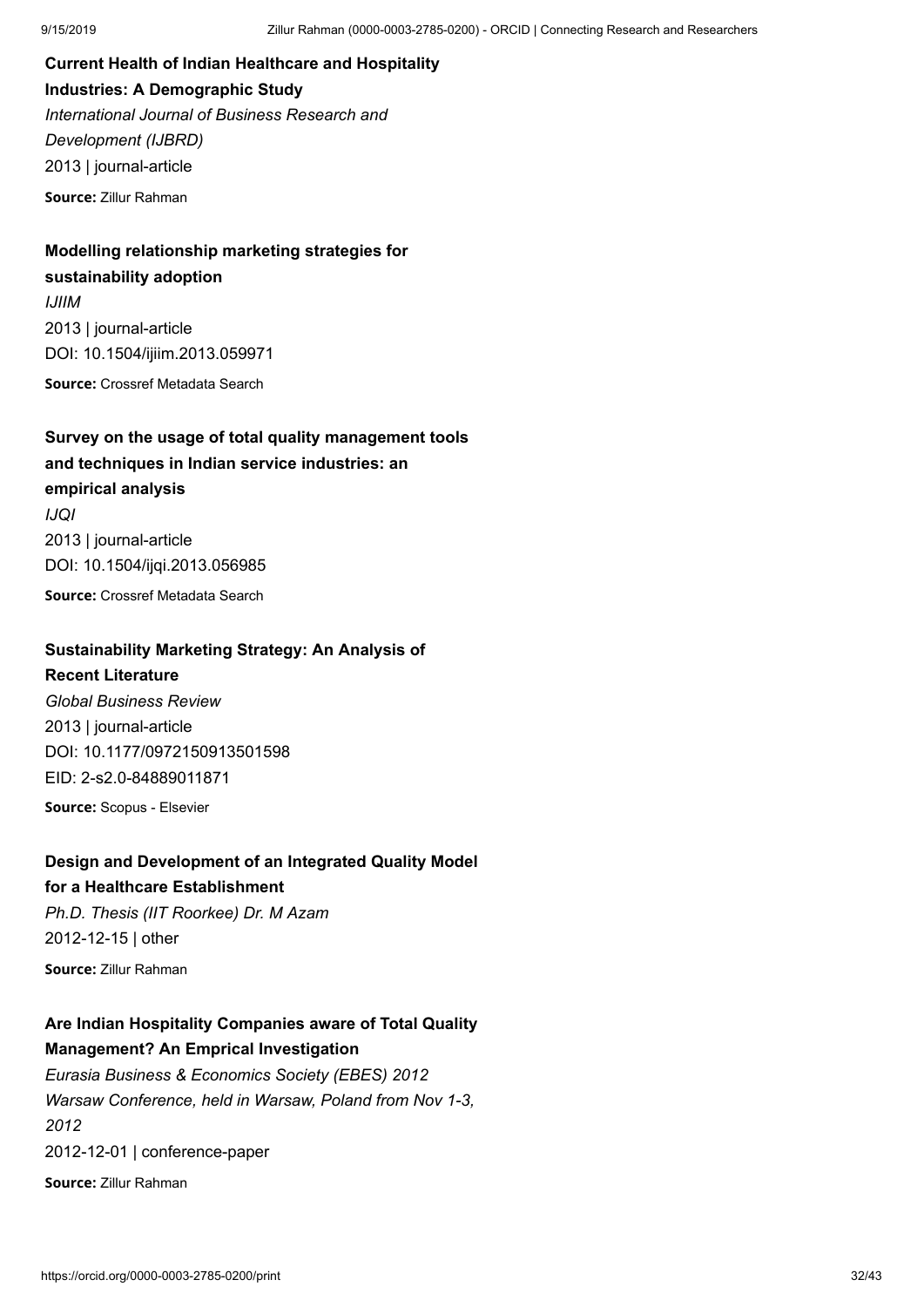## **A Framework for the assessment of Brand Loyalty: An AHP Approach**

*European Conference for Academic Disciplines organized by The International Journal of Arts and Sciences held in Rome, Italy from Oct 27-Nov 1, 2012 and also chaired a session* 2012-10-27 | conference-paper

**Source:** Zillur Rahman

### **Identifying, Implementing, and Evaluating TQM practices in Select Indian Service Companies**

*Ph.D. Thesis (IIT Roorkee) Faisal Talib* 2012-03-23 | other

**Source:** Zillur Rahman

### **Influence of Barriers on Customer based Attitudinal Brand Equity (CABE)**

*Eurasia Business & Economics Society (EBES) 2012 Antalya Conference, held in Antalya, Turkey from 13-14 Jan 2012.* 2012-01-13 | conference-paper

**Source:** Zillur Rahman

## **A critical study of quality parameters in health care**

**establishment: Developing an integrated quality model** *International Journal of Health Care Quality Assurance* 2012 | journal-article DOI: [10.1108/09526861211235892](https://doi.org/10.1108/09526861211235892) EID: 2-s2.0-84860776629

**Source:** Scopus - Elsevier

## **Core quality and associated supportive quality parameters: A conceptual quality framework in healthcare establishment** *International Journal of Business Excellence* 2012 | journal-article

DOI: [10.1504/IJBEX.2012.046641](https://doi.org/10.1504/ijbex.2012.046641) EID: 2-s2.0-84860730835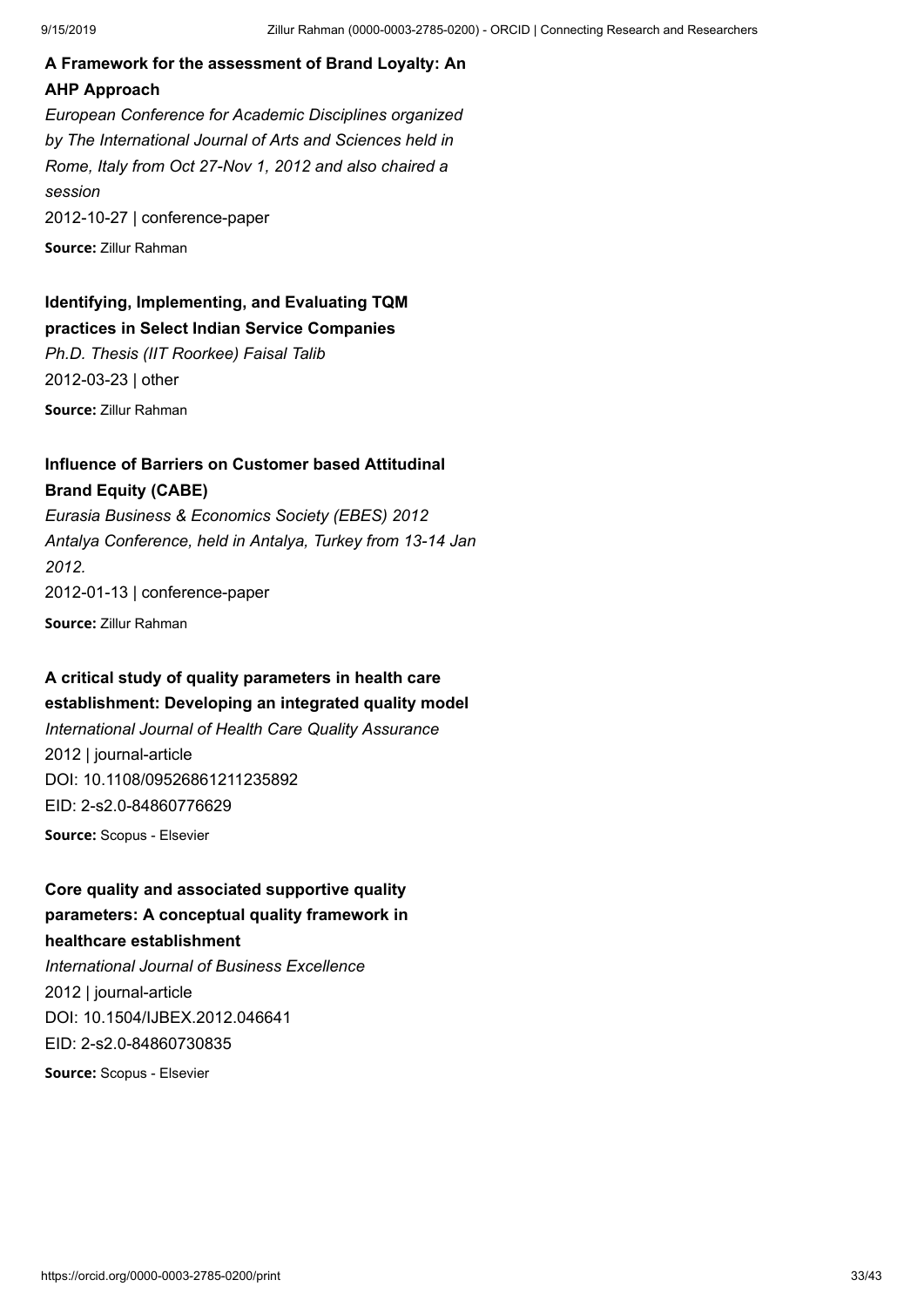**Evolution of Sustainability as Marketing Strategy: Beginning of New Era** *Procedia - Social and Behavioral Sciences* 2012 | journal-article DOI: [10.1016/j.sbspro.2012.03.313](https://doi.org/10.1016/j.sbspro.2012.03.313)

**Source:** Crossref Metadata Search

## **Identifying and ranking critical success factors of customer experience in banks: An analytic hierarchy process (AHP) approach** *Journal of Modelling in Management* 2012 | journal-article DOI: [10.1108/17465661211242813](https://doi.org/10.1108/17465661211242813) EID: 2-s2.0-84938776293

**Source:** Scopus - Elsevier

### **Impact of Total Quality Management and Service Quality**

#### **in the Banking Sector**

*Telecommun Syst Manage* 2012 | journal-article DOI: [10.4172/2167-0919.1000102](https://doi.org/10.4172/2167-0919.1000102) **Source:** Crossref Metadata Search

### **Total quality management in service sector: A literature**

#### **review**

*International Journal of Business Innovation and Research* 2012 | journal-article DOI: [10.1504/IJBIR.2012.046628](https://doi.org/10.1504/ijbir.2012.046628) EID: 2-s2.0-84860724022

**Source:** Scopus - Elsevier

### **Total quality management practices in manufacturing and service industries: a comparative study**

*IJAOM* 2012 | journal-article DOI: [10.1504/ijaom.2012.047634](https://doi.org/10.1504/ijaom.2012.047634) **Source:** Crossref Metadata Search

## **Assessing the awareness of total quality management**

### **in Indian service industries**

*Asian Journal on Quality* 2011-11 | journal-article DOI: [10.1108/15982681111187074](https://doi.org/10.1108/15982681111187074)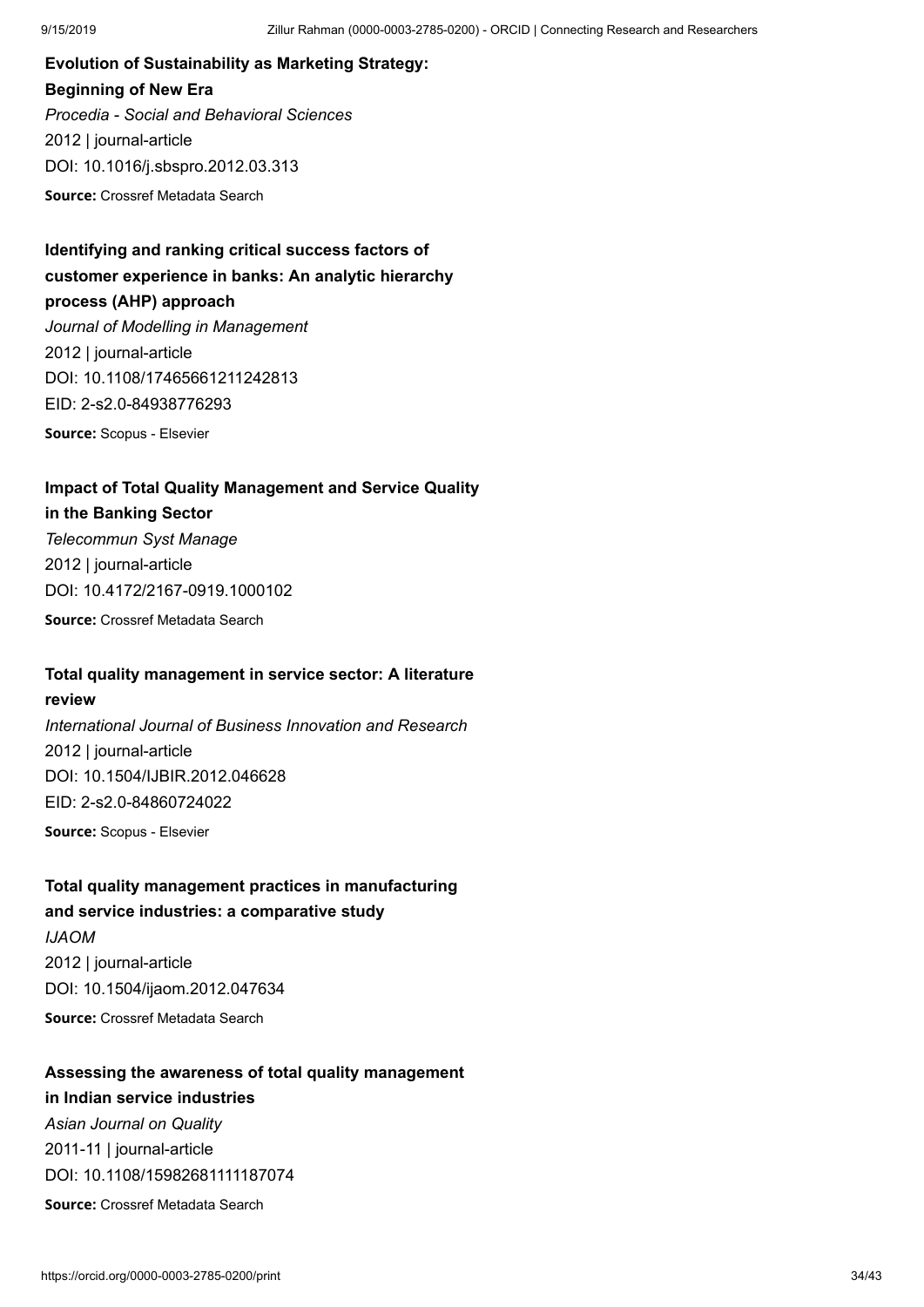**Information Technology Acceptance and Organizational Agility: Application in Indian Firms** *Ph.D. Thesis (IIT Roorkee) Jamshed Siddiqui* 2011-08-11 | other **Source:** Zillur Rahman

### **A study of total quality management and supply chain**

### **management practices**

*International Journal of Productivity and Performance Management* 2011 | journal-article DOI: [10.1108/17410401111111998](https://doi.org/10.1108/17410401111111998) EID: 2-s2.0-79952288735

**Source:** Scopus - Elsevier

## **An interpretive structural modelling approach for modelling the practices of total quality management in service sector** *IJMOM* 2011 | journal-article DOI: [10.1504/ijmom.2011.039528](https://doi.org/10.1504/ijmom.2011.039528) **Source:** Crossref Metadata Search

### **Analysis of interaction among the barriers to total quality management implementation using interpretive structural modeling approach**

*Benchmarking* 2011 | journal-article DOI: [10.1108/14635771111147641](https://doi.org/10.1108/14635771111147641) EID: 2-s2.0-79960335939

**Source:** Scopus - Elsevier

### **Best practices of total quality management implementation in health care settings**

*Health Marketing Quarterly* 2011 | journal-article DOI: [10.1080/07359683.2011.595643](https://doi.org/10.1080/07359683.2011.595643) EID: 2-s2.0-79961131183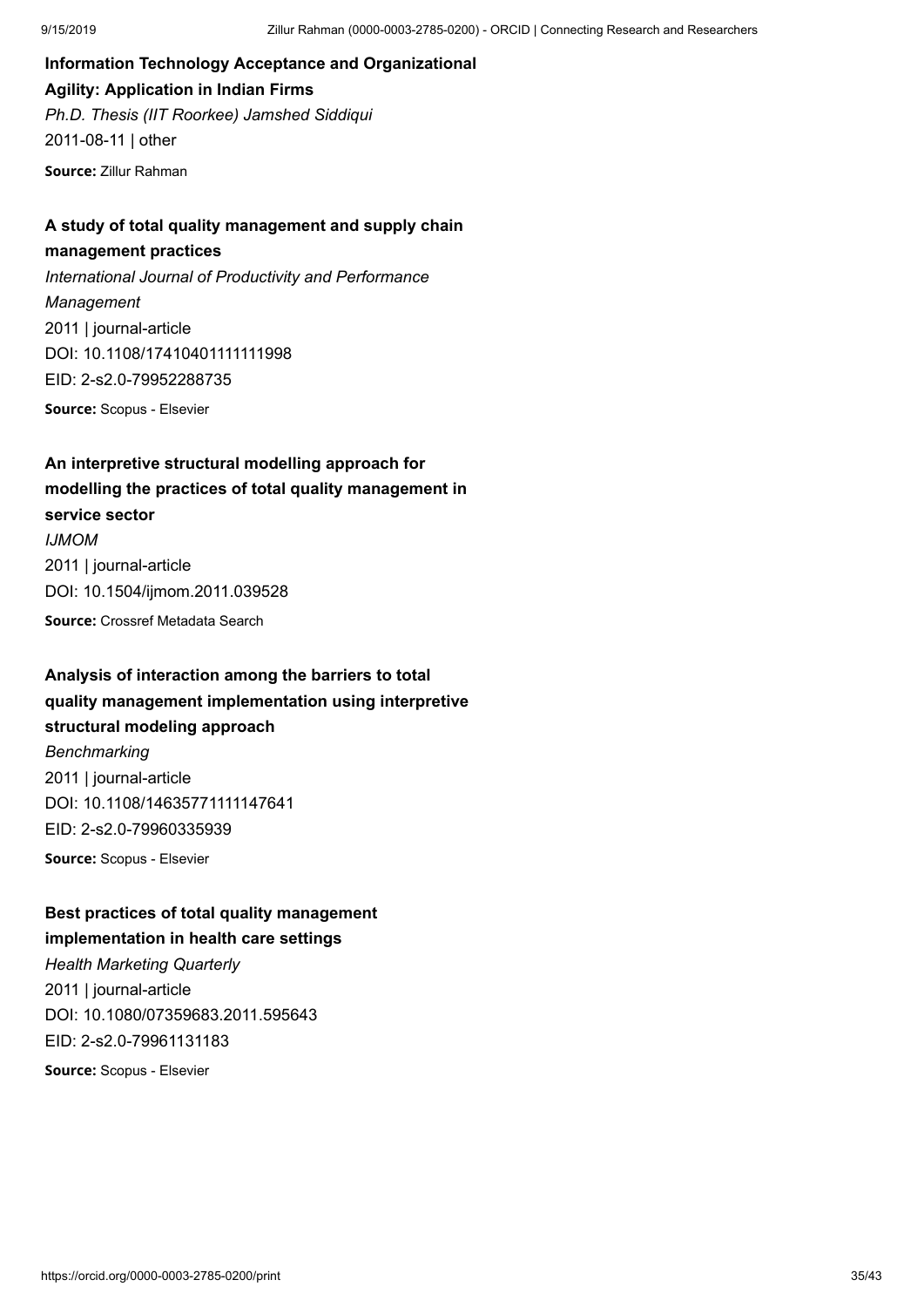**Customer experience: a critical literature review and research agenda** *IJSSCI* 2011 | journal-article DOI: [10.1504/ijssci.2011.045556](https://doi.org/10.1504/ijssci.2011.045556)

**Source:** Crossref Metadata Search

### **Identifying and modelling the factors of customer experience towards customers' satisfaction**

*IJMOM* 2011 | journal-article DOI: [10.1504/ijmom.2011.041525](https://doi.org/10.1504/ijmom.2011.041525) **Source:** Crossref Metadata Search

### **Nonparametric approach to rank global petroleum**

### **business opportunities**

*Journal of Applied Statistics* 2011 | journal-article DOI: [10.1080/02664760903563601](https://doi.org/10.1080/02664760903563601) EID: 2-s2.0-79551500585

**Source:** Scopus - Elsevier

## **Prioritising the practices of total quality management:**

**An analytic hierarchy process analysis for the service industries**

*Total Quality Management and Business Excellence* 2011 | journal-article DOI: [10.1080/14783363.2011.625192](https://doi.org/10.1080/14783363.2011.625192)

**Source:** Zillur Rahman

**Total quality management and service quality: An exploratory study of quality management practices and barriers in service industry** *International Journal of Services and Operations Management* 2011 | journal-article DOI: [10.1504/IJSOM.2011.041991](https://doi.org/10.1504/ijsom.2011.041991) EID: 2-s2.0-80051999916 **Source:** Scopus - Elsevier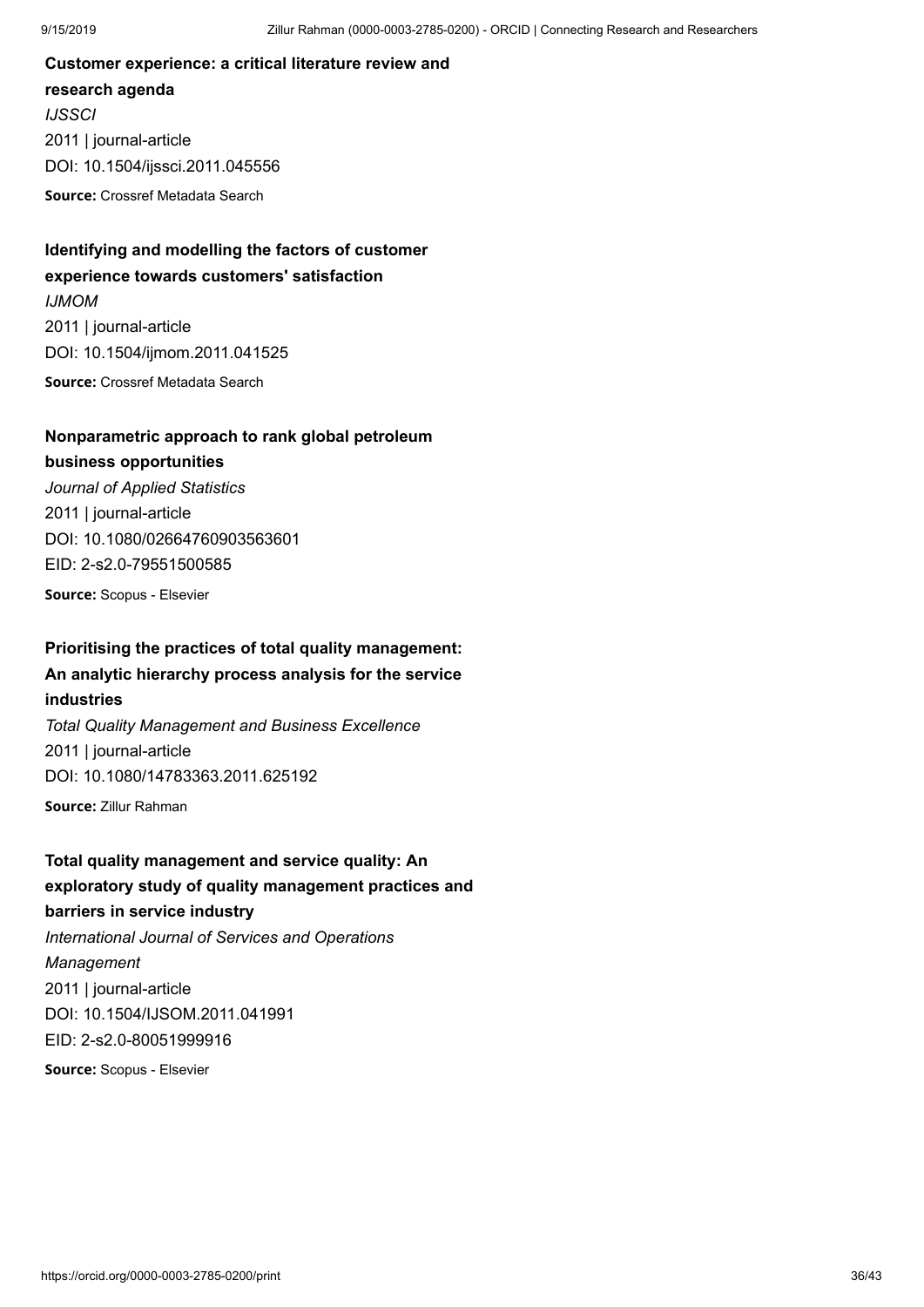**Investigating the role of marketing in decreasing the influence of market barriers on consumers' choice of health care brand** *European Conference for Academic Disciplines organized*

*by The International Journal of Arts and Sciences held in Gottenheim, Germany from Nov 28-Dec 3, 2010 and published in International Journal of Arts and Sciences, Vol. 4 , Iss 6, 2011, pp.126-133.* 2010-11-28 | conference-paper

**Source:** Zillur Rahman

## **Critical success factors of TQM in service**

**organizations: A proposed model** *Services Marketing Quarterly* 2010 | journal-article DOI: [10.1080/15332969.2010.486700](https://doi.org/10.1080/15332969.2010.486700) EID: 2-s2.0-77954095682

**Source:** Scopus - Elsevier

### **Evaluating a model for analyzing methods used for measuring customer experience**

*Journal of Database Marketing and Customer Strategy Management* 2010 | journal-article DOI: [10.1057/dbm.2010.7](https://doi.org/10.1057/dbm.2010.7) EID: 2-s2.0-77956284128 **Source:** Scopus - Elsevier

### **Pareto analysis of total quality management factors critical to success for service industries**

*International Journal of Quality Research* 2010 | journal-article **Source:** Zillur Rahman

### **Studying the impact of total quality management in service industries**

*International Journal of Productivity and Quality Management* 2010 | journal-article DOI: [10.1504/IJPQM.2010.034408](https://doi.org/10.1504/ijpqm.2010.034408) EID: 2-s2.0-77955383062 **Source:** Scopus - Elsevier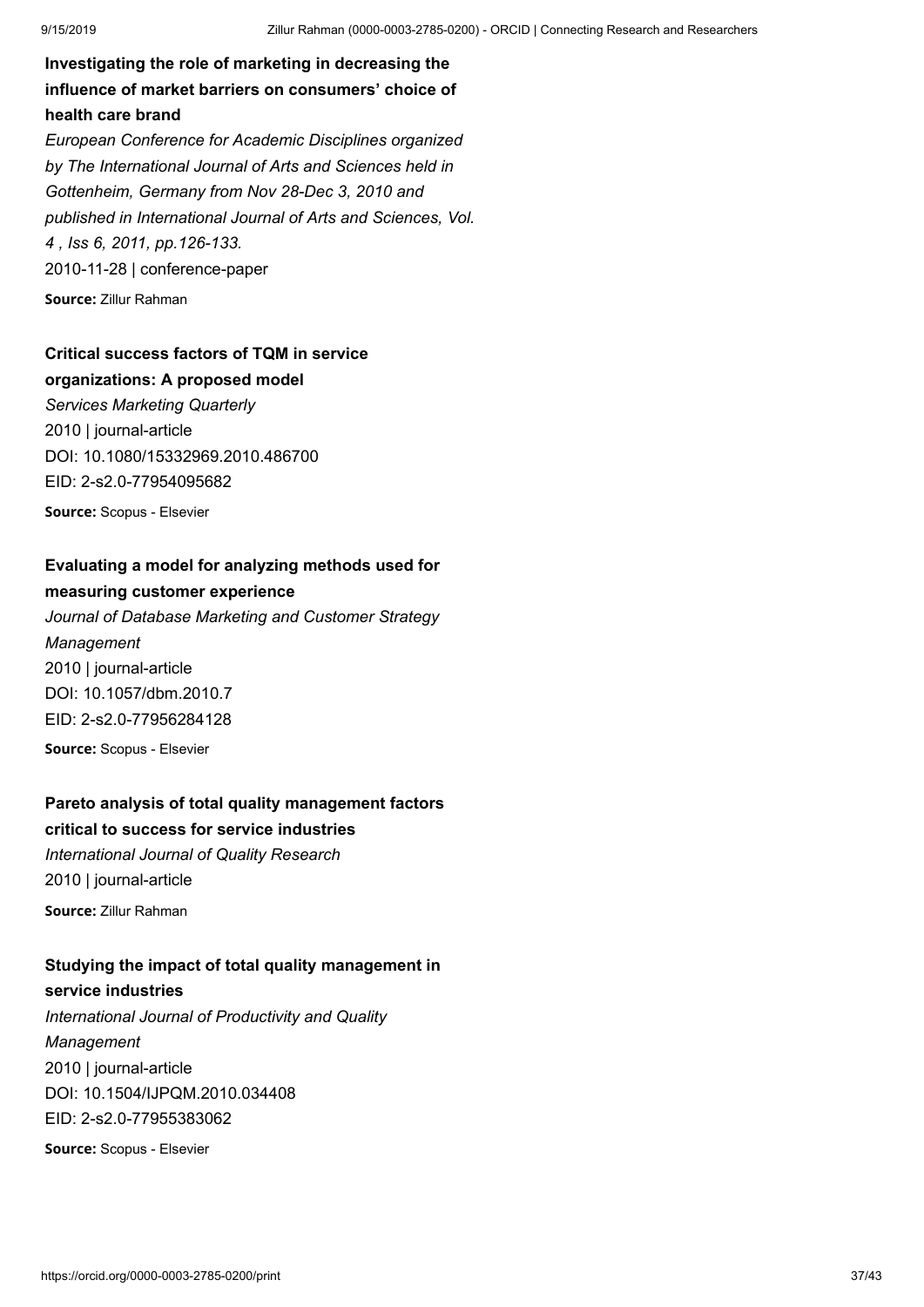**Developing Model and Methodology for Globalization Strategy for Indian Crude Oil Security** *Ph.D. Thesis (IIT Roorkee) Ratan K. Mishra* 2009-09-08 | other

**Source:** Zillur Rahman

### **The Branding of Chhokra**

*Vision: The Journal of Business Perspective* 2009-07 | journal-article DOI: [10.1177/097226290901300306](https://doi.org/10.1177/097226290901300306) *Part of* ISSN: [0972-2629](https://portal.issn.org/resource/ISSN/0972-2629) **Source:** Crossref Metadata Search

### **Fuzzy approach to measuring healthcare service quality**

*IJBHR* 2009 | journal-article DOI: [10.1504/ijbhr.2009.024224](https://doi.org/10.1504/ijbhr.2009.024224) **Source:** Crossref Metadata Search

### **Tariff balancing for increased subscription and revenue**

**in a mobile network** *International Journal of Mobile Communications* 2009 | journal-article DOI: [10.1504/IJMC.2009.022442](https://doi.org/10.1504/ijmc.2009.022442) EID: 2-s2.0-58149263284 **Source:** Scopus - Elsevier

### **The branding of CHHOKRA**

*Vision --The Journal of Business Perspective* 2009 | journal-article **Source:** Zillur Rahman

### **Fuzzy Approach to Measuring Healthcare Service Quality**

*Business & Economics Society International conference held in Lugano, Switzerland, July 15-19, 2008 and published in International Journal of Behavioural & Healthcare Research {Inderscience}, Vol. 1, Iss 2, 2009, pp.105-124.* 2008-07-15 | conference-paper **Source:** Zillur Rahman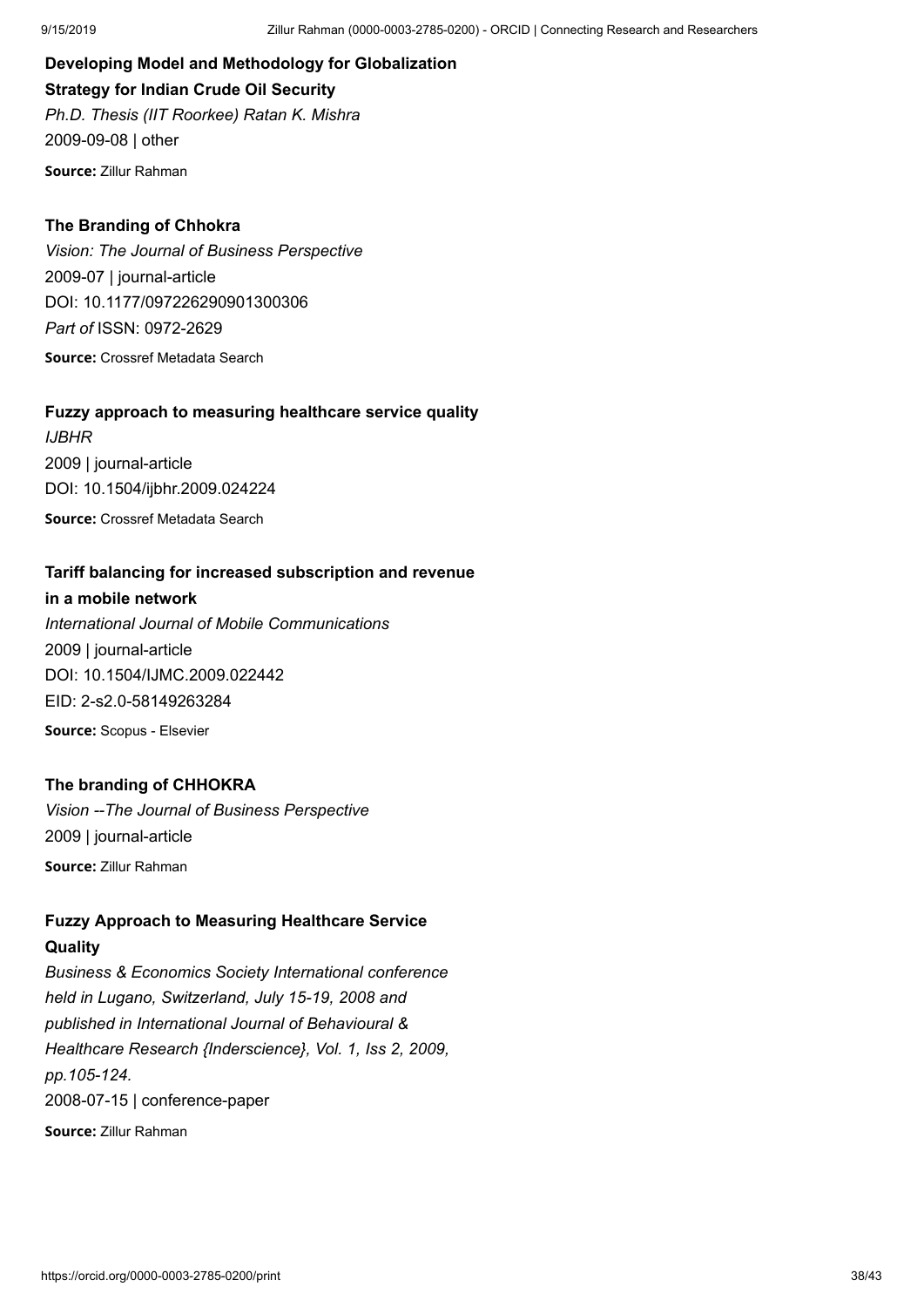## **Developing new services using fuzzy QFD: A LIFENET case study** *International Journal of Health Care Quality Assurance* 2008 | journal-article DOI: [10.1108/09526860810910122](https://doi.org/10.1108/09526860810910122) EID: 2-s2.0-54849415465

**Source:** Scopus - Elsevier

## **E-government in India: Modelling the barriers to its**

**adoption and diffusion**

*Electronic Government* 2008 | journal-article DOI: [10.1504/EG.2008.016646](https://doi.org/10.1504/eg.2008.016646) EID: 2-s2.0-39149115744 **Source:** Scopus - Elsevier

**LIFENET hospitals (India): Developing new services'**

### **case study**

*International Journal of Health Care Quality Assurance* 2008 | journal-article DOI: [10.1108/09526860810868210](https://doi.org/10.1108/09526860810868210) EID: 2-s2.0-42649131345 **Source:** Scopus - Elsevier

**Diagnoses of the management case titled 'Infosys Technologies Ltd.: Growing Share of Customer's Business". Narus, J A., Seshadri, D. V. R.,Vikalpa, Vol. 32, No. 2, 2007** *Vikalpa* 2007 | journal-article **Source:** Zillur Rahman

### **Diagnoses of the management case titled 'Kurlon Ltd.", by Simon George, Vikalpa, Vol.31. No.3, 2006**

*Vikalpa* 2007 | journal-article **Source:** Zillur Rahman

## **Diagnoses of the management case titled 'Planet Health.", Jain, A.K, Sinha, P. K., and Bhardwaj, P., Vikalpa, Vol.31. No.4, 2006** *Vikalpa* 2007 | journal-article **Source:** Zillur Rahman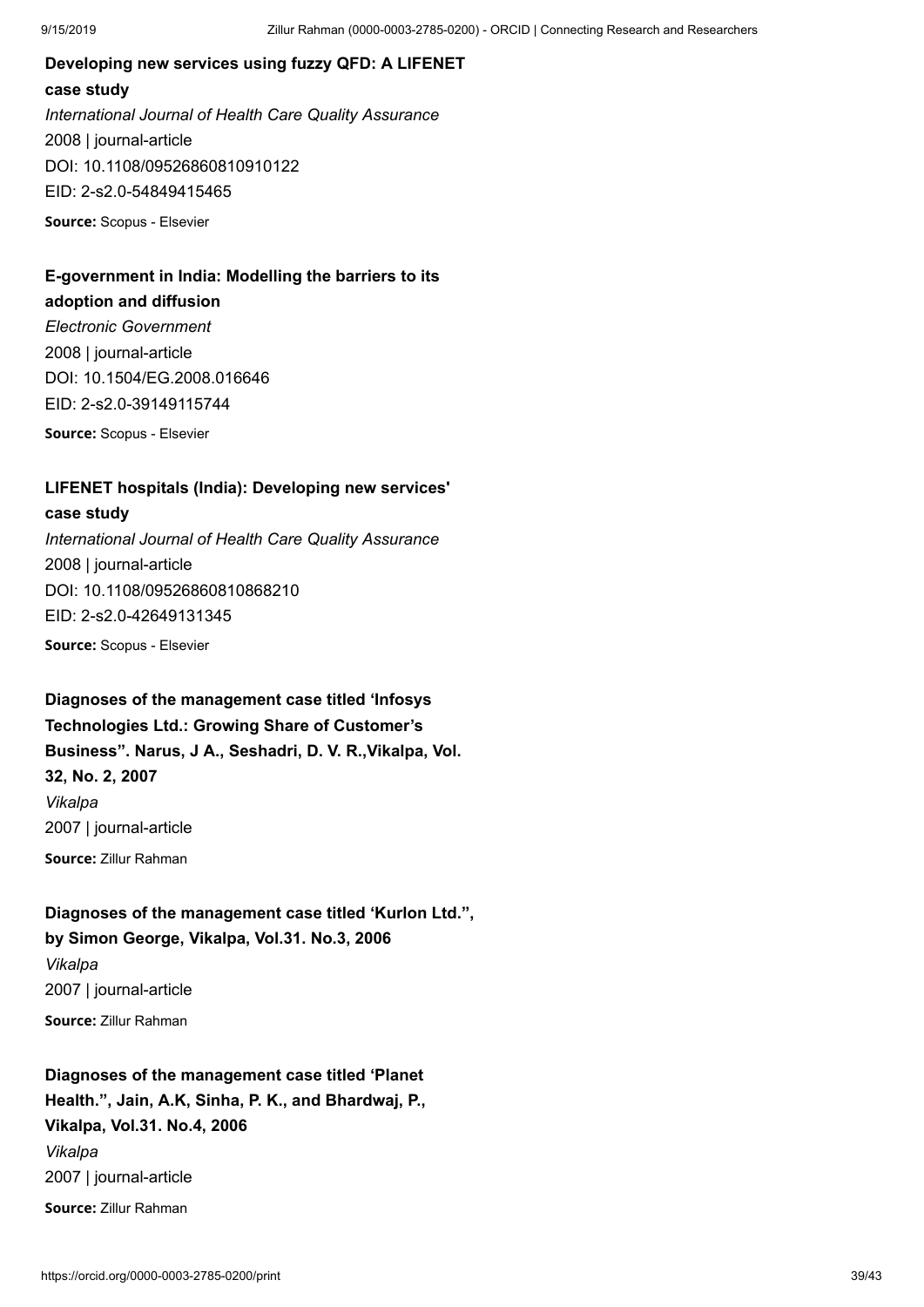**TQM principles' application on information systems for empirical goals: A study of Indian organizations** *TQM Magazine* 2007 | journal-article DOI: [10.1108/09544780710720853](https://doi.org/10.1108/09544780710720853) EID: 2-s2.0-33846060921 **Source:** Scopus - Elsevier

### **Customer experience management — A case study of an Indian bank**

*J Database Mark Cust Strategy Manag* 2006-04-01 | journal-article DOI: [10.1057/palgrave.dbm.3240298](https://doi.org/10.1057/palgrave.dbm.3240298) **Source:** Crossref Metadata Search

## **Exploring total quality management for information**

## **systems in Indian firms: Application and benefits**

*Business Process Management Journal* 2006 | journal-article DOI: [10.1108/14637150610691037](https://doi.org/10.1108/14637150610691037) EID: 2-s2.0-33748693289

**Source:** Scopus - Elsevier

## **Superior service quality in Indian cellular telecommunication industry: A source of sustainable competitive advantage in an emerging economy** *Services Marketing Quarterly* 2006 | journal-article DOI: [10.1300/J396v27n04\\_07](https://doi.org/10.1300/j396v27n04_07) EID: 2-s2.0-33746800136 **Source:** Scopus - Elsevier

### **TQM for Information Systems: Are Indian organizations**

## **ready?** *Interdisciplinary Journal of Information, Knowledge, and Management* 2006 | journal-article DOI: [10.28945/118](https://doi.org/10.28945/118)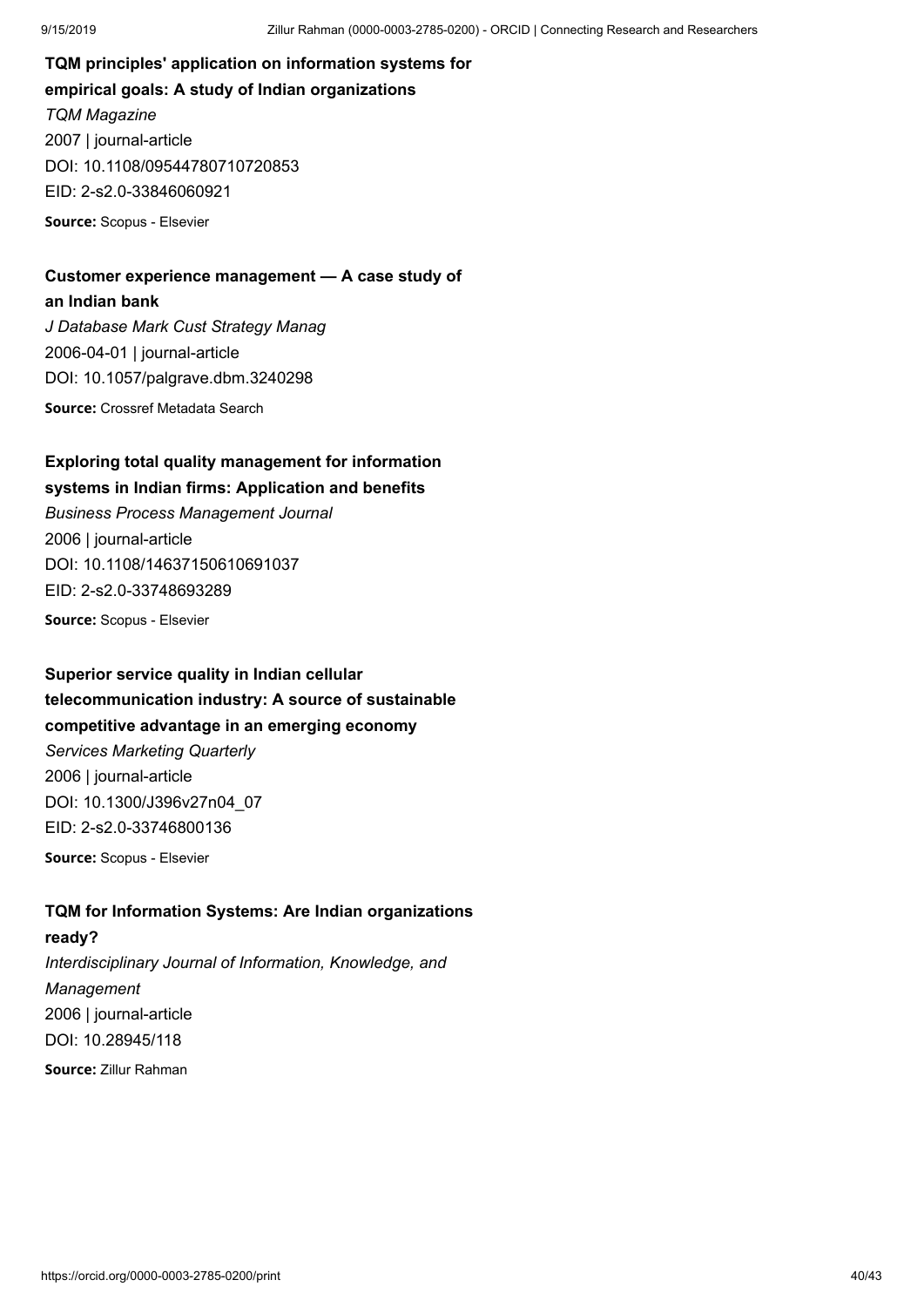**Service Quality: Gaps in Indian Cellular Telecommunication Industry** *Society for Advancement of Management 2005 International Business Conference IN SEARCH OF A WINNING STARTEGY held in Las Vegas, Nevada, USA from April 3-6, 2005* 2005-04-03 | conference-paper **Source:** Zillur Rahman

### **A model for the sales and distribution of e-services**

*Services Marketing Quarterly* 2004 | journal-article DOI: [10.1300/J396v26n01\\_05](https://doi.org/10.1300/j396v26n01_05) EID: 2-s2.0-32444451554

**Source:** Scopus - Elsevier

## **Capturing the customer's voice, the centerpiece of**

### **strategy making: A case study in banking**

*European Business Review* 2004 | journal-article DOI: [10.1108/09555340410524238](https://doi.org/10.1108/09555340410524238) EID: 2-s2.0-84986042640 **Source:** Scopus - Elsevier

### **Developing customer oriented service: A case study**

*Managing Service Quality: An International Journal* 2004 | journal-article DOI: [10.1108/09604520410558029](https://doi.org/10.1108/09604520410558029) EID: 2-s2.0-84993089879 **Source:** Scopus - Elsevier

### **E-commerce solution for services**

*European Business Review* 2004 | journal-article DOI: [10.1108/09555340410565396](https://doi.org/10.1108/09555340410565396) EID: 2-s2.0-84986131424 **Source:** Scopus - Elsevier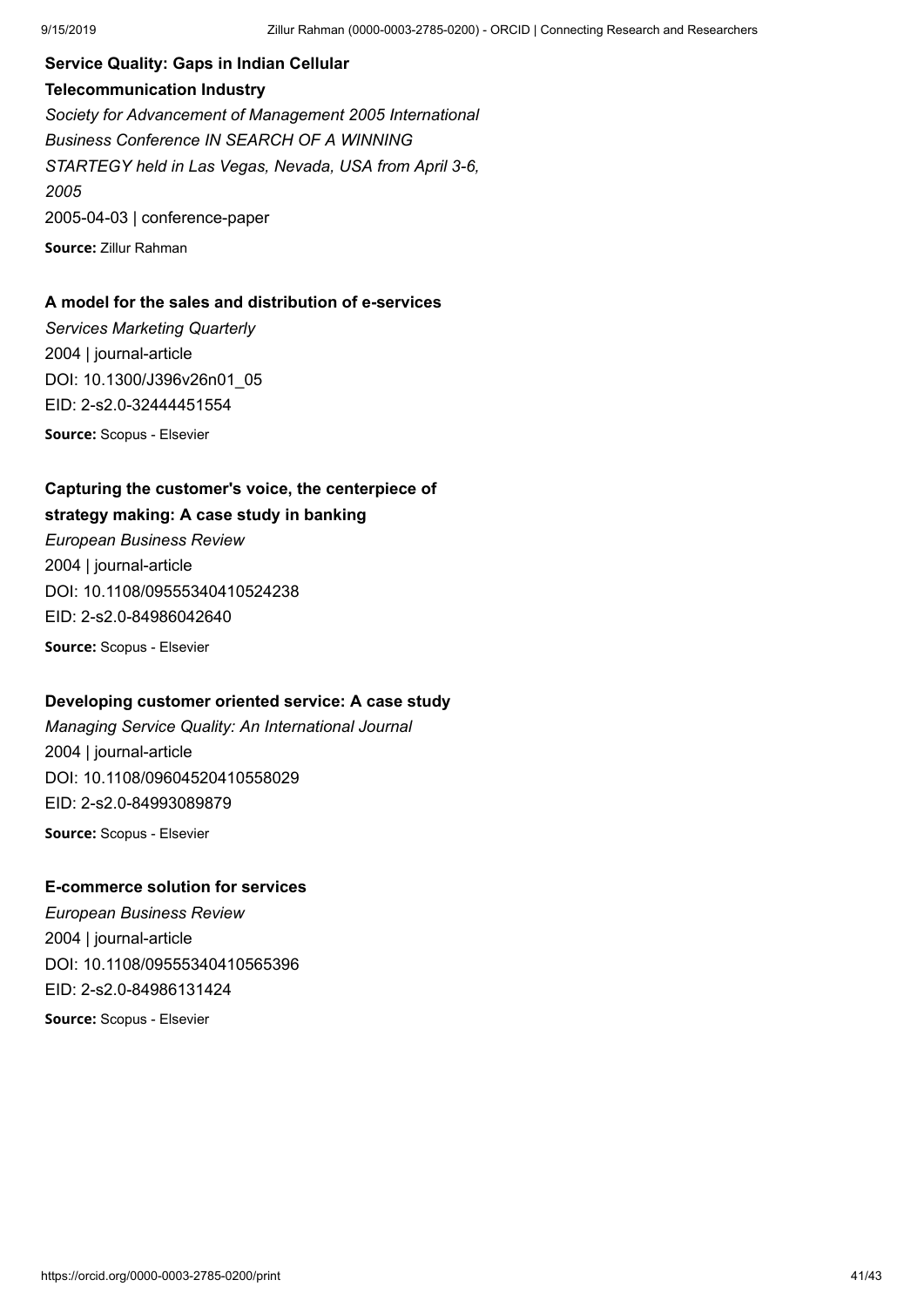## **First mover advantages in emerging economies: a discussion** *Management Decision*

2003 | journal-article DOI: [10.1108/00251740310457588](https://doi.org/10.1108/00251740310457588) EID: 2-s2.0-84986134788 **Source:** Scopus - Elsevier

### **Internet-based supply chain management: Using the Internet to revolutionize your business**

*International Journal of Information Management* 2003 | journal-article DOI: [10.1016/j.ijinfomgt.2003.09.004](https://doi.org/10.1016/j.ijinfomgt.2003.09.004) EID: 2-s2.0-0242334216 **Source:** Scopus - Elsevier

### **Sources of first mover advantages in emerging markets**

## **– an Indian perspective**

*European Business Review* 2003 | journal-article DOI: [10.1108/09555340310500541](https://doi.org/10.1108/09555340310500541) EID: 2-s2.0-84986100072 **Source:** Scopus - Elsevier

### **Use of Internet in supply chain management: A study of**

### **Indian companies**

*Industrial Management and Data Systems* 2003 | journal-article DOI: [10.1108/02635570410514070](https://doi.org/10.1108/02635570410514070) EID: 2-s2.0-2342437741 **Source:** Scopus - Elsevier

## **Why large local conglomerates may not work in**

### **emerging markets**

*European Business Review* 2003 | journal-article DOI: [10.1108/09555340310464731](https://doi.org/10.1108/09555340310464731) EID: 2-s2.0-84986149568